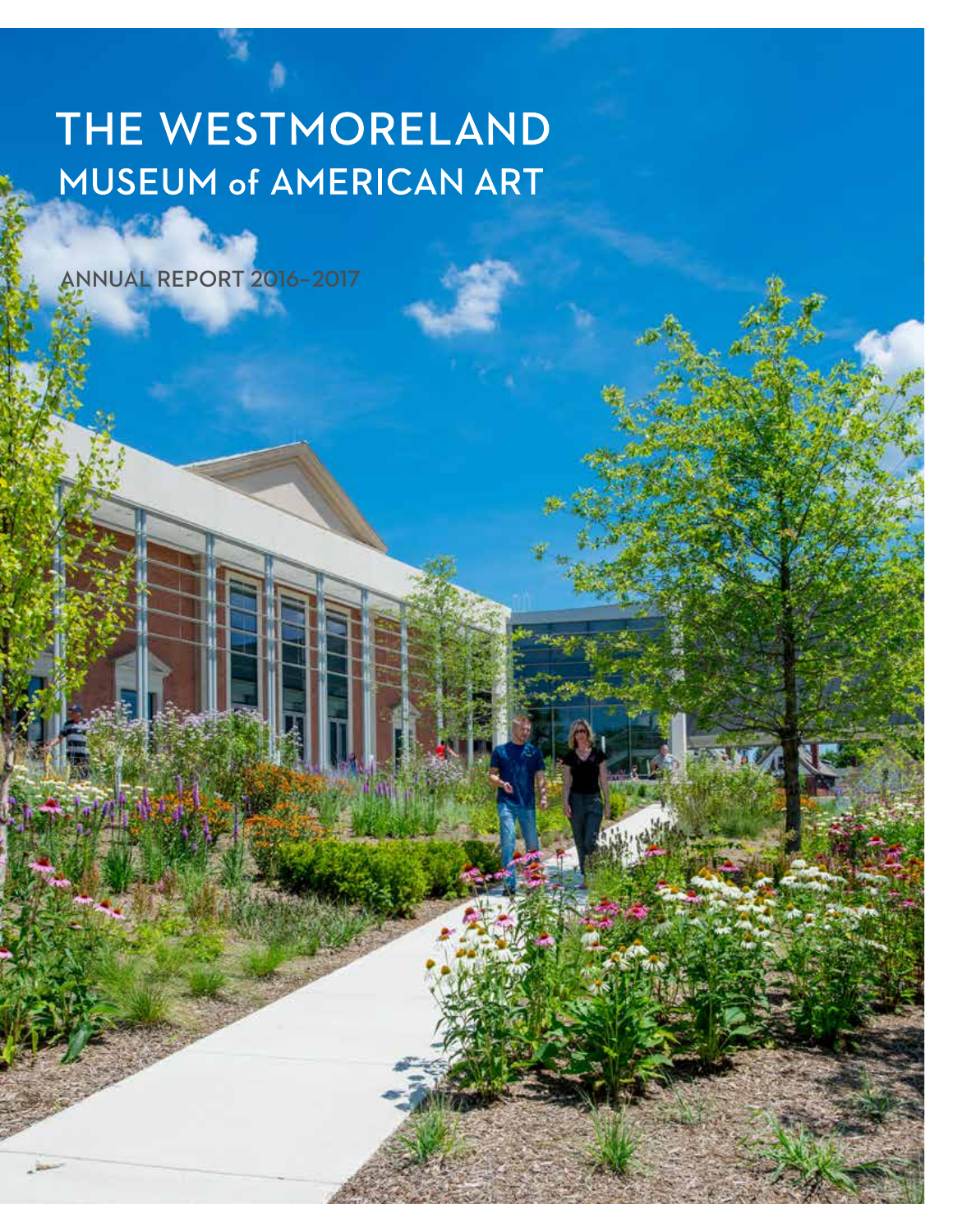









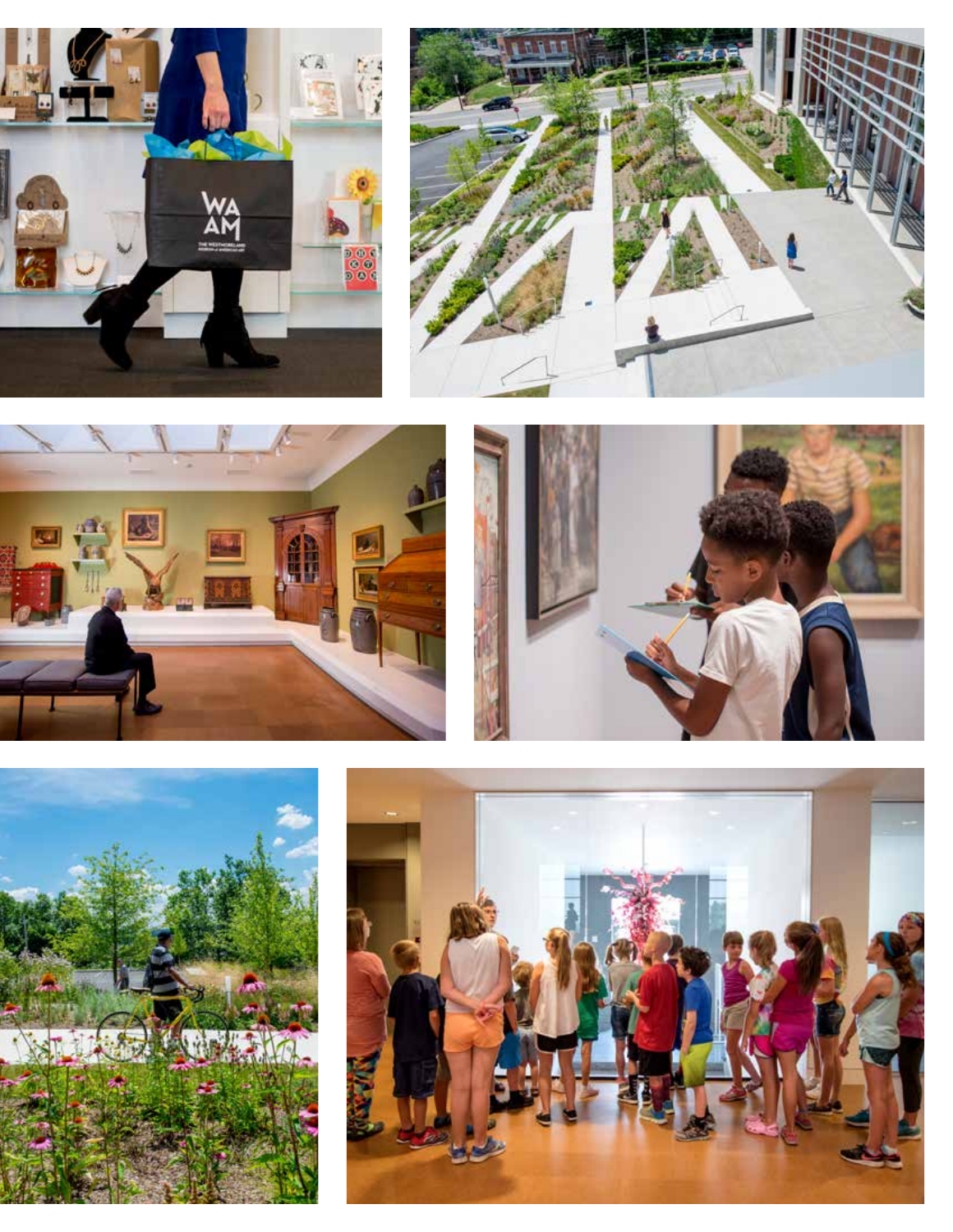- Director/CEO Letter 04
	- Art Exhibitions 05
- Art Acquisitions, Gifts & Loans 06
- People Who Make It Possible 08
	- Members 09
		- Donors 14
	- Statement of Activities 17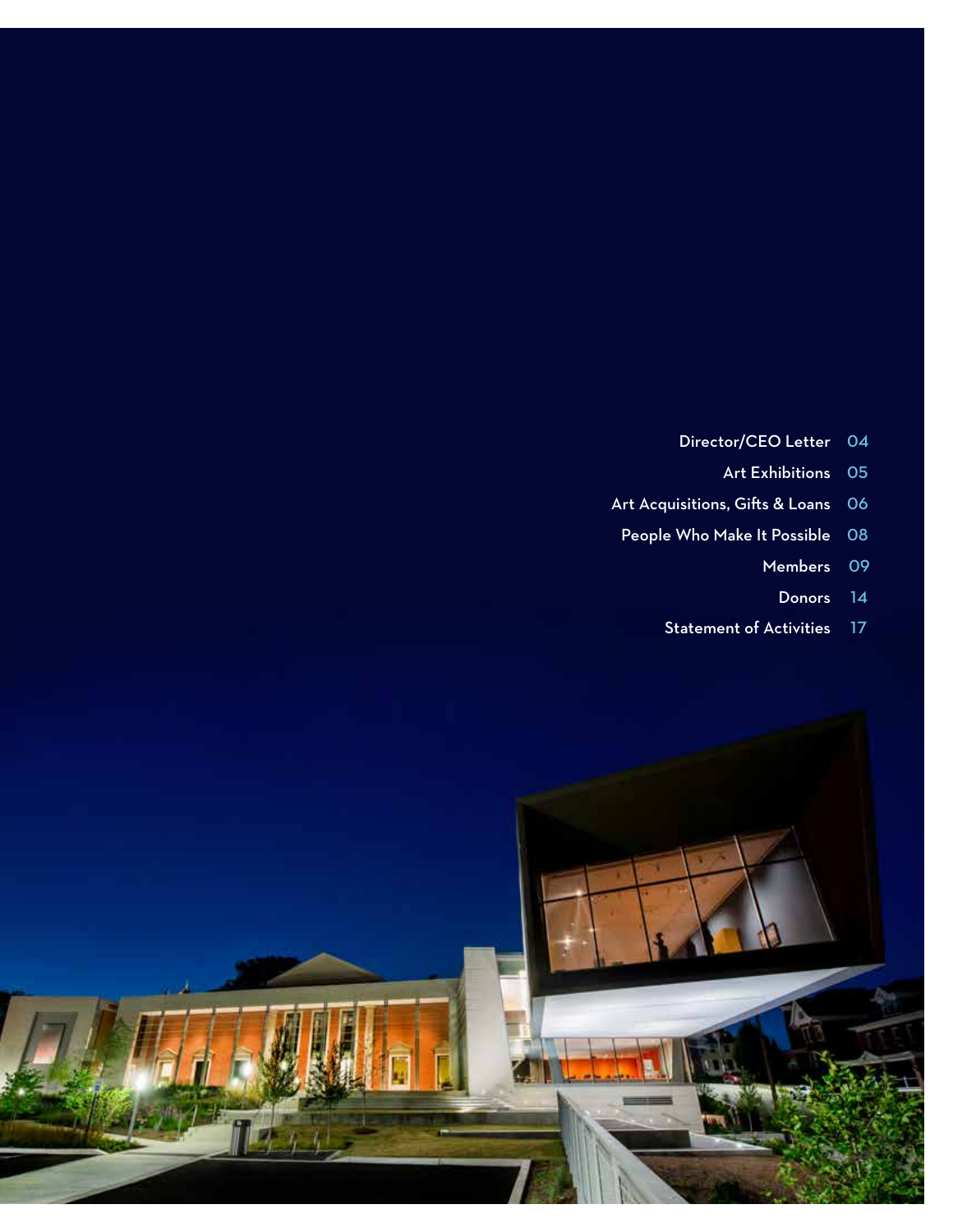The fiscal year of 2016–2017 marked our first full year in our newly opened, renovated and expanded building. Dubbed The *New* Westmoreland, it is not just a new building set in a new landscape—it is our way of creating a more hospitable art museum for our visitors and a welcoming invitation to the community to come, enjoy the landscape and terraces, and experience the galleries, gathering spaces and art making places.

The year saw four changing exhibitions in our new cantilevered gallery that, along with the excitement of the reopened building, brought in a 7 percent increase in visitation over a 10 year historical average. They included nationally travelling exhibitions: *A Shared Legacy: Folk Art in America* (July 9–October 16) and *When Modern Was Contemporary* (February 25– May 21); exhibitions curated in house featuring contemporary Pittsburgh-based artists: *Opposites Attract: Sylvester Damianos and Kathleen Mulcahy* (November 5–February 5); and *The Art of Movement* (opened on June 10) showing the work of Tim Prentice and the artists who inspired him, including Alexander Calder and George Rickey.

*Analog Scroll*, a work of public art by New York artist Janet Zweig that "bridges the gap" between downtown and the Museum, was installed on Main Street along a bridge that spans railroad tracks still very active with freight and passenger train travel. Every two weeks a stanza of a poem titled "Main Street Bridge, Greensburg" by Pittsburgh writer Jan Beatty is revealed through metal letters dragged along tracks holding them in place. Additionally, we were proud to partner with Think Greensburg and the Westmoreland Cultural Trust to present a successful Art & Shopping Crawl event in November on Small Business Saturday and coinciding with our Fall Family Day that brought nearly 600 people to the Museum.

Works from our collection were seen outside our own walls with loans of our well-loved *Mother and Two Children* by Mary Cassatt to two museums in Japan; our newly acquired *Turtle Creek* by John Kane from the Estate of Richard M. Scaife to the Brandywine River Museum for an exhibition titled *Rural Modern: American Art*

*Beyond the City*, which then travelled to the High Museum in Atlanta; and other works that were loaned.

And, numerous wonderful works of art entered our collection as gifts and acquisitions. Please make note of the list later in this report.

We also adopted a new Strategic Plan to guide us into the future that is community centric and inclusive. For some of the work we did in this area, we were proud to have received the Westmoreland County YWCA's Racial Justice Award. Our new mission, vision and values—also adopted this year—can be found on our website at thewestmoreland.org.

Major changes are ahead for the Museum as a new Director/CEO will take the helm of The Westmoreland in Summer 2018 after my retirement, having served in the position for 25 years. I look forward to the exciting future happenings at The Westmoreland as it takes on new challenges and seeks new opportunities—all made possible through support from our donors and members.

Sincerely,

nder

Judith Hansen O'Toole The Richard M. Scaife Director/CEO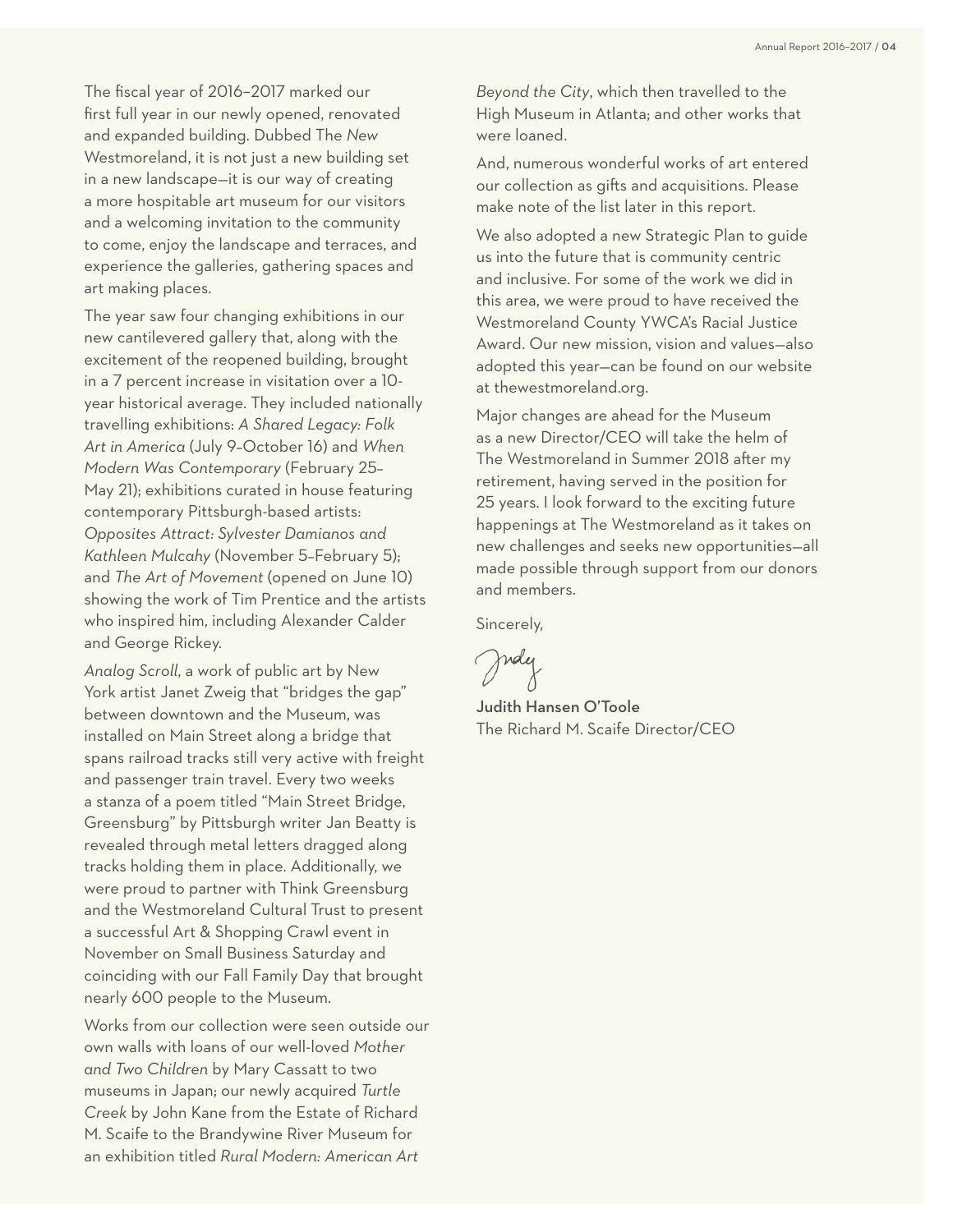## Art Exhibitions

#### **Cantilever**

#### *A Shared Legacy: Folk Art in America*

#### July 9–October 16, 2016

Drawn from the private collection of Barbara L. Gordon, this exhibition tells the story of the extraordinary work created by self-taught or minimally trained artists in New England, the Midwest, the Mid-Atlantic, and the South between 1800 and 1925. The exhibition is organized and circulated by Art Services International, Alexandria, VA.

#### *Opposites Attract: Kathleen Mulcahy and Sylvester Damianos*

## July 9–October 16, 2016

Both artists were selected as Westmoreland Museum of American Art Exhibition Award Winners from AAP Annual Exhibitions in 2010 and 2011 respectively.

#### *When Modern Was Contemporary: Selections from the Roy R. Neuberger Collection* February 25–May 21, 2017

This pivotal exhibition is drawn from the collection of financier Roy R. Neuberger (1903–2010). The exhibition was curated by Tracy Fitzpatrick and is organized and circulated by the American Federation of Arts, New York, NY and the Neuberger Museum of Art, Purchase, NY.

#### *The Art of Movement: Kinetic Art of Alexander Calder, George Rickey and Tim Prentice* June 10–September 17, 2017

Loan exhibition organized by The Westmoreland's Chief Curator, Barbara L. Jones. All three use repetitive abstract patterns, work with balance and counterweights, use no mechanical or electrical operating parts, and wait for the air to activate their work.

#### Robertshaw

#### *Please Touch & Create Fun*

#### July 9–October 16, 2016

Not only will you be able to have direct contact with the objects in this gallery but we encourage you to have fun and "touch" your creative side by making a piece of your own from the supplies provided.

#### *Richard Stoner: Metamorphosis*

#### October 14, 2016–January 8, 2017

Photographer Richard Stoner spent two years documenting the transformation of The Westmoreland, from the "Wrecking Ball" closing party in 2013 to the completed construction in 2015.

#### *Celebrating the Worker in America*

#### January 17–February 26, 2017

An exhibition highlighting the working men and women who made America great (works on paper from the Permanent Collection).

#### *Artist in Action: Scott Hunter*

#### March 10–May 7, 2017

According to Scott, his mural *Authorized Personnel Onl*y is not meant to be "read" literally but invites conversation from our visitors. It is a montage of images for viewers to explore and create their own story.

#### *Handle With Care: Pittsburgh Society of Sculptors*

#### June 9–July 30, 2017

This exhibition upends the regulation of no touching by inviting viewers to be active participants with these sculptures by encouraging hands-on interaction. Juried by The Westmoreland's Chief Curator, Barbara L. Jones, and artist, Kathleen Dlugos.



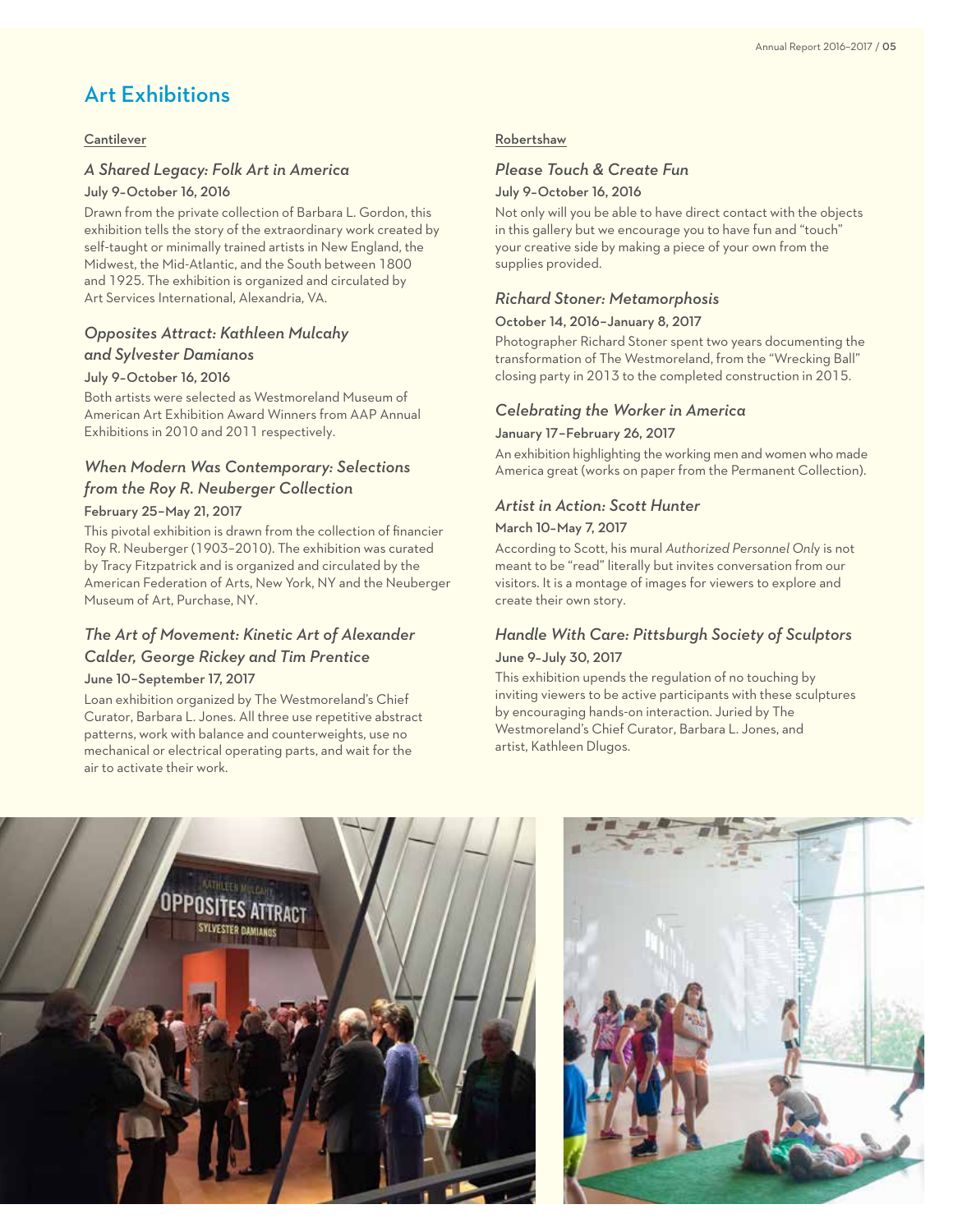## Art Acquisitions

Richard Allen Stoner (b. 1952) *Making The Westmoreland*, c. 2013 Series of 586 digital images; 36 printed (inkjet) on paper, 2016.131.1-36

Esther Phillips (1902-1983) *Two Clouds Above Pink Barn*, c. 1942–1947 Gouache on board, 11.5 x 15.25 inches Museum Purchase, 2016.132

Esther Phillips (1902–1983) *Superette*, c. 1950 Gouache on board, 16 x 20 inches Museum Purchase, 2016.133

Albert Frances King (1854–1945) *Portrait of George Hetzel*, c. 1890 Oil on canvas, 27 x 22 inches Museum Purchase (Sale of Art Fund) with additional funds from Harry and Janie Thompson, Harley N. Trice, John Clark Unkovic and The Sheryl K. and Bruce M. Wolf Family Foundation in memory of Michael Malley, 2016.134

Joseph Stastny, Jr. (1896-1980) *Smithfield Street Bridge with Paddlewheeler*, 1923 Etching and drypoint on paper, 3 x 4 inches (Edition of 60) Museum Purchase, 2017.2

Joseph Stastny, Jr. (1896–1980) *The Conquered Valley (Westinghouse Bridge, Mon Valley)*, c. 1930 Etching on paper, 9.5 x 12 inches (Edition of 60) Museum Purchase, 2017.3

Joseph Stastny, Jr. (1896–1980) *Liberty Bridge*, 1923 Etching on paper, 4 x 5.875 inches Museum Purchase, 2017.4

## Gifts to the Permanent Collection

Samuel Rosenberg (1860–1934) *Horizons*, 1954 Oil on canvas, 36 x 40 inches Gift of Barbara Broff Goldman, 2016.36

Robert Qualters (b. 1934) *Lessons of the Masters: Even the Great Brueghel*, 1997 Screenprint on paper, 28 x 35.75 inches (25/50) Anonymous Gift, 2016.37

Robert Qualters (b. 1934) *Lessons of the Masters: Edward Hopper Was Driving*, 1997 Screenprint on paper, 28 x 35.75 inches (44/50) Anonymous Gift, 2016.38

Robert Qualters (b. 1934) *Lessons of the Masters: A Letter to Saskia*, 1997 Screenprint on paper, 28 x 35.75 inches (28/50) Anonymous Gift, 2016.39

Robert Qualters (b. 1934) *Lessons of the Masters: Vermeer Painting*, 1997 Screenprint on paper, 28 x 35.75 inches (25/50) Anonymous Gift, 2016.40

Robert Qualters (b. 1934) *Lessons of the Masters: Matisse a la Resherche*, 1997 Screenprint on paper, 28 x 35.75 inches (35/50) Anonymous Gift, 2016.41

Seymour Lipton (1903–1986) *Germinal #2*, 1953 Nickel silver on steel, 70 x 16 x 16 inches Gift of Barbara Palmer, 2016.129

Bradley Walker Tomlin (1899–1953) *To the Sea*, 1942 Oil on canvas, 30 x 37 inches 50 percent fractional gift for 2016 from Karl and Jennifer Salatka, 2016.130

Mario Joseph Korbel (1882–1954) *Nocturne*, 1920 Bronze with traces of gilding, 22.5 x 12.5 x 6.25 inches Gift of Dr. Michael L. Nieland, 2017.1

## Loans from the Permanent Collection

Adolphe Borie (1860–1934) *Mending the Gown*, n.d. Oil on canvas, 29 x 23.5 inches Gift of Mr. Thomas Lynch Wentling in Memory of His Daughter, Carolyn (Callie) Wentling, 1986.210

Ruth B. McChesney, (Mrs. William S. McChesney, Sr.) (1915–2004) *Mount Braddock, The Isaac Meason House: Parlor Room and Façade (Scale 1' to 1')*, 2002

Design: Ruth B. McChesney and Richard C. Smith Fabrication of shell: Peter Kendall Façade: Andrew S. Janicki Gift of Ruth B. McChesney, 2002.14

Joseph H. Boston (1860–1954) *Young Man with Violin*, 1885–1886 Oil on canvas, 20 x 14 inches Gift of the The Women's Committee, 1980.12

Harry Roseland (c.1868–1950) *A Stitch in Time (Sewing on a Button)*, n.d. Oil on canvas, 24 x 18 inches Gift of Mr. Richard M. Scaife, 2013.6

William S. Reynolds (1853–1903) *Still Life with Newspaper, Book, and Whiskey Jug*, 1889 Oil on canvas, 20 x 30 inches Gift of the William W. Jamison Art Acquisition Fund, Bruce Wolf, and the Thomas Lynch Fund, 2012.8

REQUESTED BY: McCarl Coverlet Gallery, Saint Vincent College; Latrobe, PA *How We Slept*, January–June 2017

John Kane (1860–1934) *Turtle Creek Valley, No. 1*, c. 1932–1934 Oil on panel, 25 x 31 inches Gift of the Estate of Richard M. Scaife, 2015.5

REQUESTED BY: Brandywine River Museum of Art; Chadds Ford, PA *Rural Modern: American Art Beyond the City*, October 29, 2016 - May 7, 2017

Brandywine River Museum of Art; Chadds Ford, PA (venue 1) October 29, 2016–January 22, 2017)

High Museum of Art; Atlanta, GA (venue 2) February 12–May 7, 2017

Karen Page (b. 1957) *Stratum No. 5*, n.d. Felt, 54.5 x 45 inches Gift of the Eleanor Smith Memorial Fund, 1993.50

REQUESTED BY: Pennsylvania Governor's Residence; Harrisburg, PA *Threads*, March 18 – August 31, 2016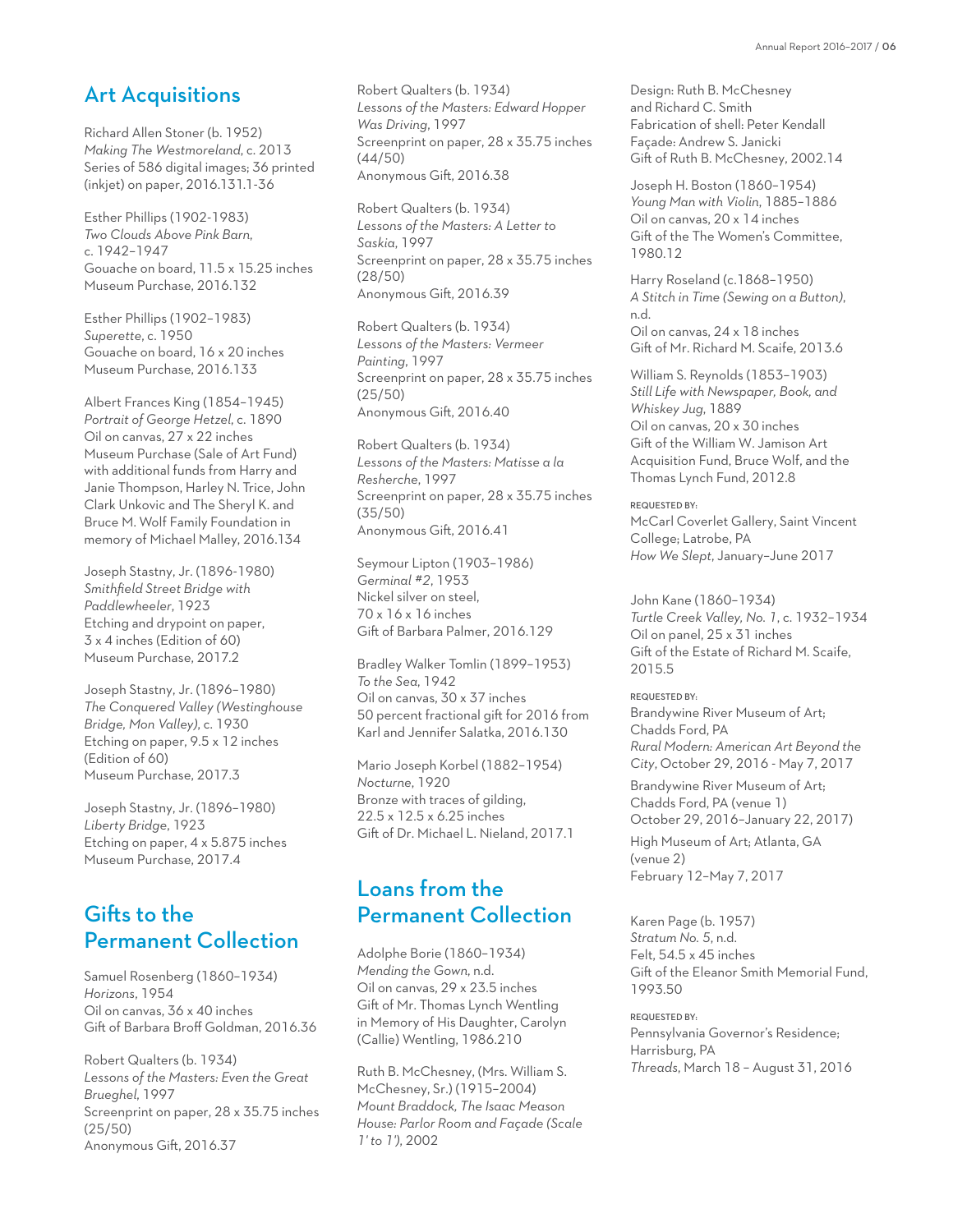Mary Stevenson Cassatt (1844–1926) *Mother and Two Children*, c. 1905 Oil on canvas, 37.5 x 37.5 inches Anonymous Gift, 1979.1

REQUESTED BY: Yokohama Museum of Art; Yokohama, Japan *Mary Cassatt Retrospective*, June 25– December 4, 2016

Yokohama Museum of Art, June 25– September 11, 2016 (venue 1)

The National Museum of Art, Kyoto, September 27–December 4, 2016 (venue 2)

Everett Shinn (1876–1953) *The Green Ballet*, 1943 Oil on canvas, 19.75 x 30 inches Gift of the William A. Coulter Fund, 1958.35

REQUESTED BY: Detroit Institute of Arts; Detroit,

Michigan *The Art of American Dance*, March 20, 2016–January 30, 2017

Detroit Institute of Arts, March 20– June 12, 2016 (venue 1)

Denver Art Museum; Denver, CO; July 10–October 9, 2016 (venue 2)

Crystal Bridges Museum of American Art; Bentonville, AR; November 5, 2016– January 30, 2017 (venue 3)

Raymond L. DeFazio (b. 1936) *Nightfall, Allegheny Observatory*, 1978 Oil on canvas, 32 x 58 inches Gift of Mrs. Nina DeFazio, 1992.14

ON LOAN TO : First Commonwealth Bank; Indiana, PA

Raymond L. DeFazio (b. 1936) *Late Summer Light*, 1969 Acrylic on canvas, 39.5 x 66.5 inches Gift of the Artist, Raymond DeFazio, 1989.28

Joseph Sheppard (b. 1930) *Still Life with Shells*, 1982 Oil on Masonite, 32.5 x 34.5 inches Gift of the Artist, 1982.100

Karl Schrag (1912–1995) *Gladiolas on a Black Chair*, 1988 Oil on board, 34 x 26 inches Gift of John J. and Patricia McFadden, 2004.1

Samuel Rosenberg (1896–1972) *Fantasy*, c. 1953 Oil on Masonite, 25.25 x 30 inches Gift of Mr. and Mrs. Sidney Lawrence, 1983.70

ON LOAN TO: The Community Foundation of Westmoreland County Greensburg Garden and Civic Center; Greensburg, PA

# Extended Loans to The Westmoreland

*The Washington Family* Engraving after a painting by J. Paul Jr.

J. G. Miller, Engraver *The Battle at Bunker's Hill, Near Boston*, 1775 Engraving after a painting by John Trumbull

*Portrait of Jane Ann Fulton, 1780–1852*, c. 1820 Oil on canvas, 29.25 x 24.5 inches

*Portrait of Neville B. Craig, 1787–1863*, c. 1853 Oil on canvas

ON LOAN FROM: Pittsburgh History and Landmarks Foundation; Pittsburgh, PA

Gerrit Albertus Beneker (1882–1934) *Men Are Square*, 1919 Oil on canvas, 30 x 19 inches, T.062209.2

ON LOAN FROM: The LaRoche-Knight Family

Ammi Phillips (1788–1865) *Portrait of David Hunter*, 1824–25 Oil on canvas, 30 x 24 inches

Ammi Phillips (1788–1865) *Portrait of Elizabeth Hunter*, 1824–25 Oil on canvas, 30 x 24 inches

ON LOAN FROM: Mr. and Mrs. David Genter Loan dates: April 1–June 30, 2017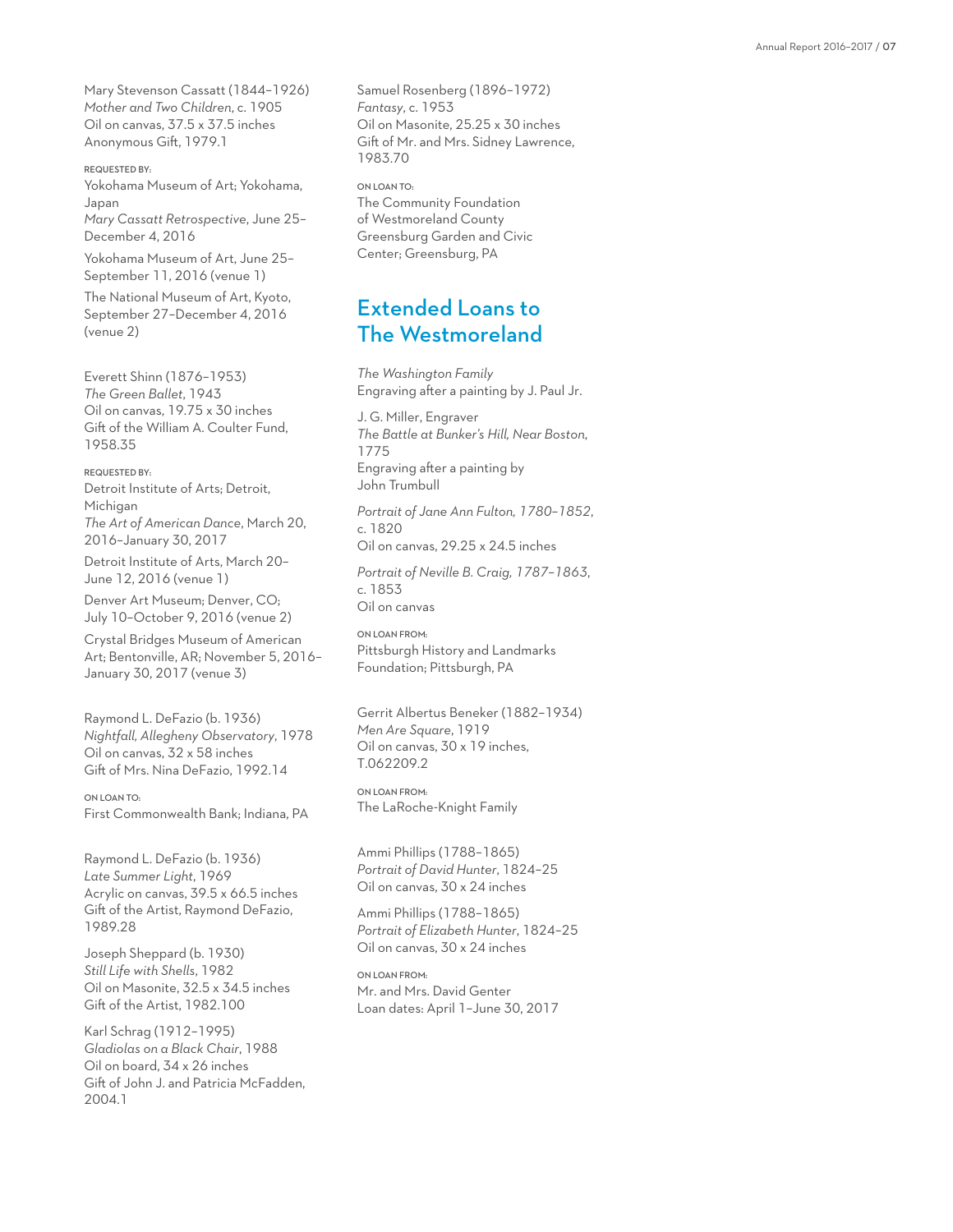## People Who Make It Possible

#### **Board of Trustees**

Diana Jannetta, *President* Ellen Swank, *Vice President* Donald C. Korb, *Secretary/Treasurer* Charles H. Booth, Jr. Nathan Boxx John Boyle James S. Broadhurst Carol R. Brown Sean Cassidy Harvey Childs, III Susan Dorrance Paul J. Evanson George C. Greer Laura B. Gutnick Pamela Kroh Armour N. Mellon Martin E. O'Brien Judith H. O'Toole Anne Robertshaw Carolyn Snyder Harry A. Thompson, II Harley N. Trice Bruce M. Wolf Stephen D. Yslas

#### **Staff**

Charles Ballein Aileen Barnard Julie Bazan Linda Beaver Catena Bergevin Charlene Bidula Patrick Bochy Casey Bowser Malinda Brighton Nicole Brown Frances Browning Abby Buyna Autumn Chiu Violet Costello Edith Crites Claire Ertl Douglas Evans Sharon Ferencz Kari Garber-Hynek Jessica Higo Keith Houser Daria Jarani Barbara L. Jones Katelyn Kloos Tina Klym-Snyder Virginia Leiner Rebecca Marsh Joan McGarry Randall Oaks Judith O'Toole Kevin O'Toole Lakin Pebley John Petersen

Alexis Plastow Darrah Resnick Sandra Rusnak Gary Santillo Michael Schuck Paula Schutte Lisa Stipp Carol Sullivan Margaret Swearman Paul Upson Janey Wensel Bonnie West Audrey Wright Suzanne Wright Brett Yasko Maureen Zang Isabella Zingarelli

#### **The Westmoreland Society Advisors**

Linda McKenna Boxx Charles W. Gibbons, III Sande Hendricks Barbara Nakles

#### **Art on Tap Volunteers**

Gregory Aromatorio Valerie Casper John Faith Rebecca Hagen Michael Hess Stacey Hess Kathy Katarski Megan Mulchey Juli Noel Kevin O'Toole Pat Parsons Steven Riley Derek Saldanha Sandra Saldanha Damaris Shaw Sandee Zelenak

#### **Docents**

Janice Bollinger Milissa Bruce Annette Burke Kathleen Ceroni Anna DiGaudio Amy Faith Karen Fajt Marie Gallatin Merriann Grant Margaret Rose Herron Joanne Highberger Rose Hydeman Carol Kave Shirleah Kelly Marianne Kennedy-Evans David Knoepfle Jo Ann Lightcap Sally Loughran Irene Rothschild

Gerry Seaman Nancy Smith Nancy Statler Carole Waterhouse Carol Williams Paula Witkowski Doris Wood

#### **General Volunteers**

Chris Barron Nicole Dahhr John Duff Joe Erdelsky Pat Erdelsky Kaitlynne Evans Betty Jane Hansen Katherine Hooper Victoria Jennings Linda Kubas Felicity Shafer Helen Shields Jason Starr

#### **Marketing Volunteers**

Calista Arida Meghan Hollar Haley Shiver

#### **Museum Shop Volunteers**

Lisa Breakey Joyce Carter Amy Faith Nancy Jamison Ray Jordan Anita Manoli Jeannette McCabe Pam McKeever Megan Mulcahey Sue Pollins Steven Riley

#### **Special Events Volunteers**

Gina Anthony Gregory Aromatorio El-Ayazra Chynna Julie Gigliotti Megan Hollar Kathy Katarski Kennedy Kehew Marisa Larkin Pankaj Mehrotra Poonam Mehrotra Megan Mulcahey

#### **The Committee for The Westmoreland Volunteers**

Linda Assard Johanna Belden Linda Blum Sue Boggs

Jill Briercheck Susan Ciarimboli Sandra Cole Jill Cook Barbara Cseh Carolyn D'Astolfo Karen Douglas Amelia Faith Karen Fajt Barbara Fichtner Roxanne Fontanesi Michel Franklin Summer Friedlander Marie Gallatin Marilyn Gaut Mary Lou Hacker Kathryn Hricenak R. B. Humphrey Alice Kaylor Arlene Kendra Phyllis Kluska Alyssa Kunselman Linda Kuzmkowski Kathleen Longacre Sally Loughran Suzanne Mahady Anita Manoli Helen Marshall Ruth McDonald Roseann Mohler Sally Anne Novak Jo Ellen Numerick Sara Rager Sharyn Sekora Robert Sekora Rene Smail Megan Spivak Candy Squires Joan Stairs Roxie Sumner Susan Tanto Janice Taylor-Condo Dee Thomas Sue White Doris Wood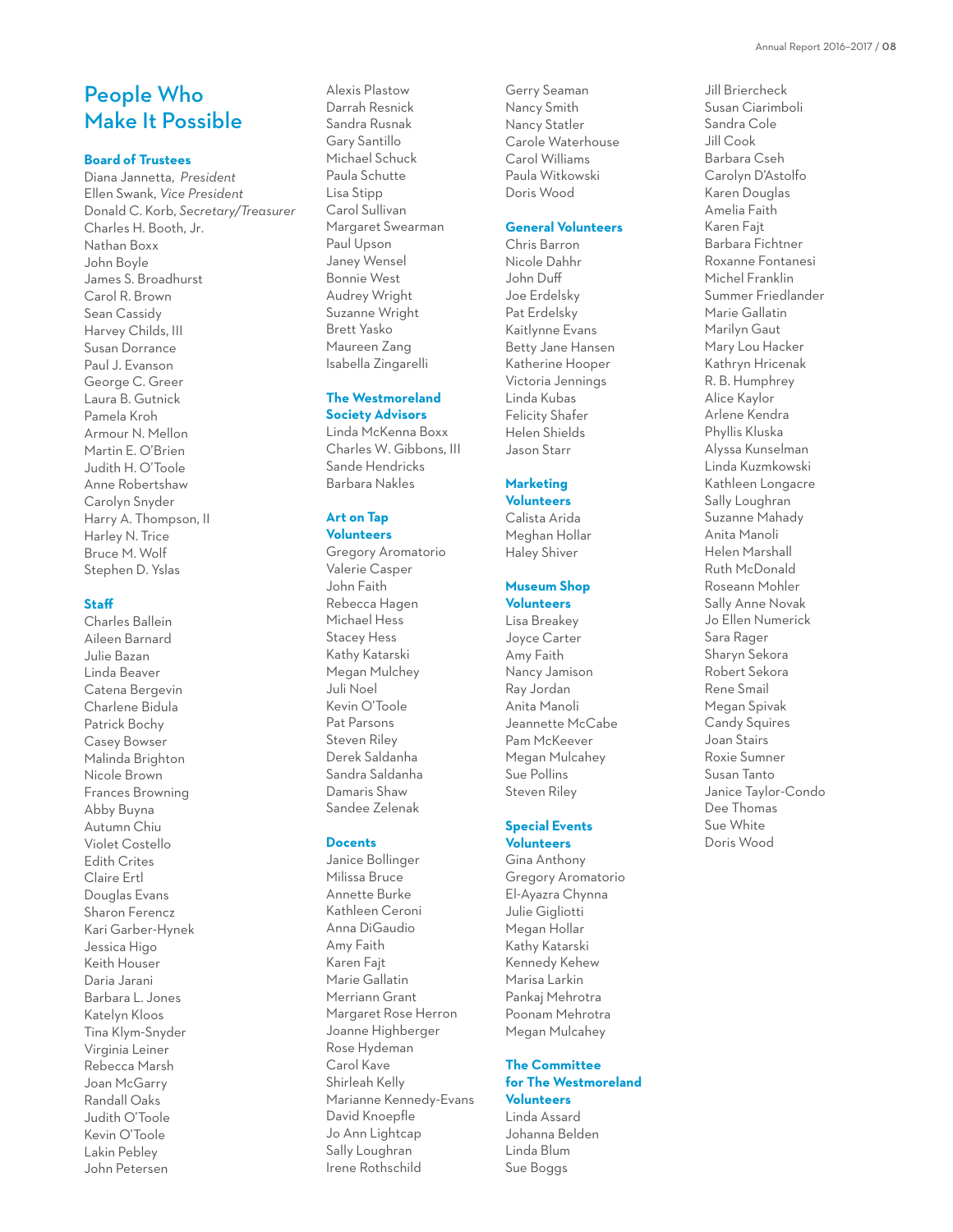### Members

#### **Inner Circle**

Mr. and Mrs. Charles H. Booth, Jr. Mr. and Mrs. James S. Broadhurst Mr. and Mrs. Paul J. Evanson Henry L. Hillman Foundation Mr. and Mrs. D. Scott Kroh Mrs. Anne Robertshaw Mr. and Mrs. Harry A. Thompson, II Mr. Harley N. Trice and Ms. J. L. H. Simonds Mr. and Mrs. Bruce M. Wolf

#### **True Blue**

Mr. and Mrs. Charles Anderson Mrs. Linda Assard Mr. Richard Lopretto and Ms. Phyllis Bertok Mr. and Mrs. Paul Burke, Esq. Mr. and Mrs. Sylvester Damianos Ms. Margaret DiVirgilio and Ms. Linda Earnest Mr. and Mrs. Karl Eisaman Mrs. Michel Franklin Mr. and Mrs. Duffy Friedlander Mr. Terence Graft Mr. Mark Kochvar and Ms. Vicki Helgeson Mr. and Mrs. Richard C. Hendricks Mr. and Mrs. George Hritz Mr. and Mrs. James D. Isbister Mr. and Mrs. Seward P. Mellon Mr. and Mrs. E. Van R. Milbury Mr. Richard W. Morford Mrs. Barbara H. Nakles Mr. Martin O'Brien Mr. and Mrs. H. Ward Olander Dr. and Mrs. Karl W. Salatka Mrs. Mercedes G. Shoemaker Mr. Stephen D. Yslas and Mrs. Alice Troy Yslas Mr. and Mrs. John C. Unkovic Mr. Patrick R. Wallace and Mrs. Kimberly Dickert-Wallace Mr. and Mrs. Jon D. Walton Mr. and Mrs. H. Wayne Wiester

#### **Best Friend Forever**

Mr. Richard Lopretto and Ms. Phyllis Bertok Mr. Neal Binstock and Ms. Karen Woodall Mr. and Mrs. Harry E. Blansett, Jr. Mr. Eric and The Honorable Michele Bononi Mr. Arthur J. Boyle, Jr. Mr. and Mrs. Lawrence S. Busch Mr. Jon Cavalier and Dr. Maria Conde-Cavalier Mrs. Susan R. Ciarimboli Ennead Architects LLP Mr. and Mrs. Charles W. Gibbons, III

Mr. and Mrs. Edgar B. Highberger Mrs. Nancy Jamison Mr. and Mrs. A. Richard Kacin Ms. Alice Kaylor Mr. and Mrs. Allen Kukovich Mr. and Mrs. Martin Kuzmkowski Mrs. Anita Manoli Mr. David Millstein Ms. Malissa Morrow Dr. Janet L. Nigrelli Dr. Maeve Nolan Mr. and Mrs. Al Novak Mr. and Mrs. Robert Nutting Mr. James O'Connor and Mrs. Karen O'Connor Mr. and Mrs. Douglas H. Ostrow Mr. and Mrs. Kevin O'Toole Mr. and Mrs. Paul C. Smith Ms. Yvonne Stack Dr. and Mrs. William M. Swartz Mr. Antonio Tedesco and Ms. Catena Bergevin Mr. and Ms. Thomas Waggoner Ms. Linda Wagner Dr. and Mrs. Michael J. Zorch

#### **Friend with Benefits**

Mr. Robert Allison Mr. and Mrs. Henry H. Armstrong Mr. Rick Lang and Mrs. Johanna Belden Mr. Bill Bodine Mr. Vance Booher Mr. and Mrs. Robert Carpenter Mr. Ron Donoughe Fotorecord Print Center Mr. John Grady Mr. and Mrs. Thomas Headley Mrs. Adrienne Heinrich Mr. and Mrs. Henry Holmes Mrs. Kathryn Hricenak Dr. and Mrs. Francis G. Hurite Mr. Paul Johnson and Ms. Susan Benn Mr. and Mrs. Dennis C. Kuhnemund Mr. and Mrs. William K. Lieberman Mr. and Mrs. Robert Lightcap The Honorable and Mrs. Charles H. Loughran Mr. and Mrs. Christopher Marsh Dr. Suzanne and Mr. John Paone Mrs. Dorothy Raizman Ms. Mary Kay Ridenour Ms. Megan L. Sheesley Mr. and Mrs. Michael A. Thompson Dr. and Mrs. Anthony Van Norman

#### **Best Friend**

Ms. Maggie Abel Mr. and Mrs. Tom Acita Dr. and Mrs. Paul Adams Mr. and Ms. Vernon Adams Ms. Anita Adelson Dr. and Mrs. Sheldon Adler Mr. and Mrs. Edward Aiello Ms. Jo Ann Aiken

Mr. and Ms. Denny Alcorn Ms. Angela Aldous Ms. Sarah Allegra Mr. Bernard North and Ms. Deborah Allwine Mr. and Mrs. George Androstic Mr. Rudy Angell and Mr. Ken Neighbors Mr. Gregory Aromatorio Mr. Angelo Baiocchi and Ms. Maureen Puskar Mr. and Ms. Ken Baldonieri Mr. Greg Bancherie Mr. and Mrs. Carl E. Barefoot Mr. Stewart Barman and Ms. Laurie Moser Mr. and Mrs. J. Dustin Barr Mr. and Mrs. G. Nicholas Beckwith, III Mr. and Mrs. Brian Beeghly Mr. and Mrs. John Bellicini Mr. and Mrs. William F. Benton Mr. and Mrs. Paul Ben-Zvi Mr. and Mrs. Ray Bernick Mr. Charles A. Blackburn Mr. and Mrs. Richard Blackham Mr. and Mrs. William Blankette Mr. and Mrs. John Boggess Ms. Lana Booher Mr. Howard Bossen Mr. and Mrs. David Bowersox Mr. and Mrs. Charles Boyer Mr. Morris Brand and Ms. Michele M. Boulet Mr. and Mrs. Robert Brandegee Mr. and Mrs. Patrick Brazzon Mr. and Ms. Patrick W. Brien Mr. and Mrs. Scott Brown Ms. Barbara A. Brown Mr. and Mrs. Robert Bryan Mr. and Mrs. Burrell Bureau Mr. John Burger and Ms. Elaine Hess Mr. and Mrs. Ron Burton Mr. and Mrs. Robert A. Caldwell Mr. and Mrs. John M. Campfield Mr. and Mrs. W. Terry Campbell Mr. and Mrs. Walter D. Caplan Mr. and Ms. Michael Capuzzi Ms. Linda Caravaggio Reverend Sylvia K. Carlson Mr. and Mrs. George Carter Mr. David M. Caschera Ms. Candace B. Cassidy Mrs. Connie Cauvel Mr. and Mrs. Glenn Cavanaugh Mr. and Mrs. Peter Cecconi, Jr. Ms. Kathleen Ceroni Mr. and Mrs. Joseph Certo Mr. Nick Chicka and Mr. Jeff Lovern Dr. Gregg and Dr. Stephanie Chirigos Mr. Andrew Serdy and Ms. Alexis Chontos Ms. Mary Ann Cigich Mr. and Mrs. Charles Clark Mr. John and Dr. Joan Clites Mr. and Mrs. Michael Cluss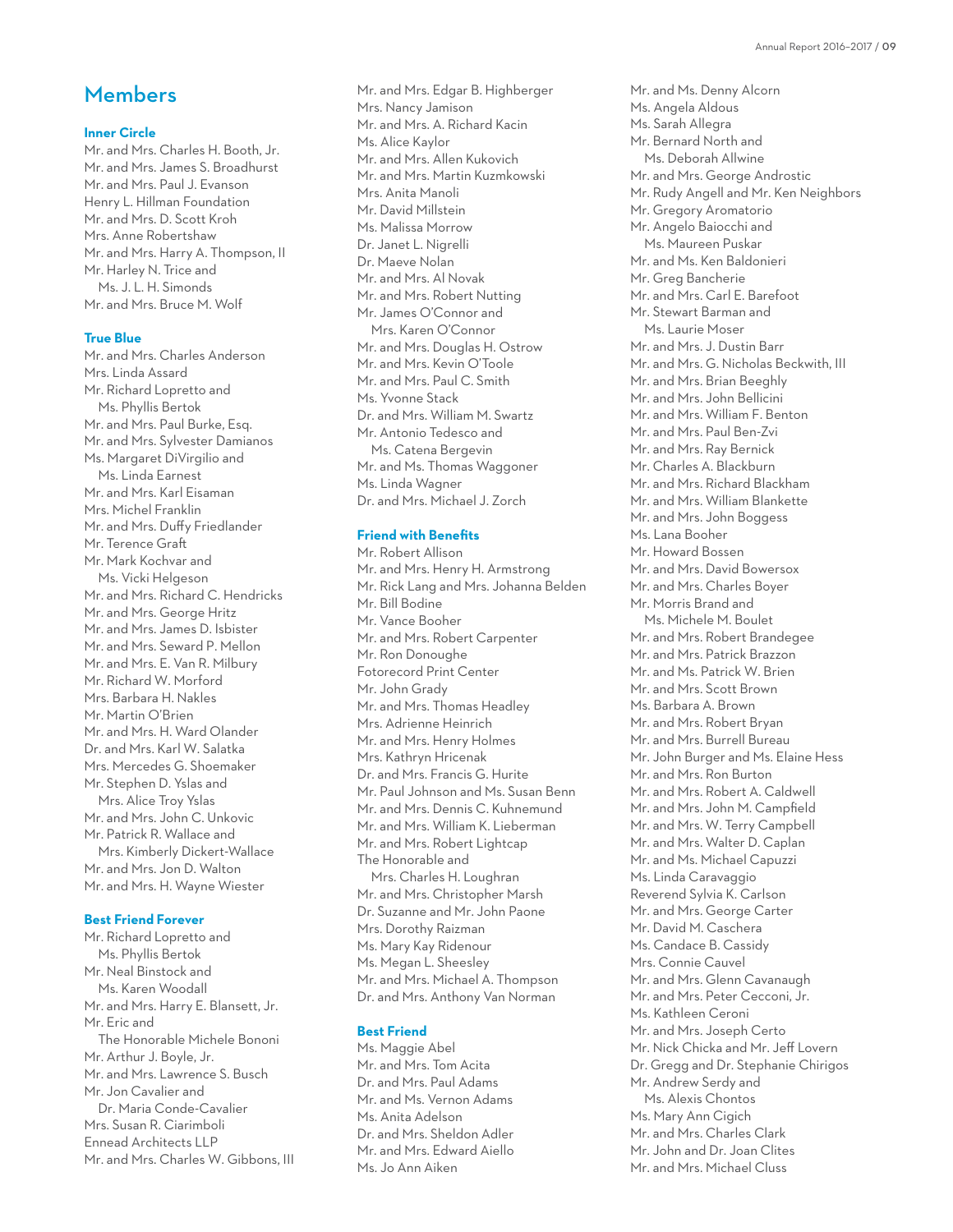Mrs. Sandra Cole Mr. and Mrs. Thomas J. Congedo Mr. Bruce R. Connelly and Ms. Mary Kay Frey Mr. and Mrs. James Cook Mr. Douglas Cooper and Ms. Stefani Danes Mr. and Mrs. Raymond Costello Dr. Charles R. Costello Mr. and Mrs. John Craig Dr. Thomas E. and Dr. Sara Crumm Mr. and Ms. Robert Cummings Mr. and Mrs. Kenneth Cutway Mr. Jerome D'Angelo Mr. and Mrs. Joseph D'Astolfo Mr. Richard M. Daugherty Mr. and Mrs. Patrick Daugherty Dr. and Mrs. K.C. Davides Ms. Jamini V. Davies Ms. Christina Davis Mr. and Mrs. Dave Davis Mr. and Mrs. James Davis Mr. and Mrs. James Davis Mr. Scott Lackl and Ms. Jane DeBone Mr. and Mrs. Barry J. DeBone Dr. Janice Decker Mr. and Mrs. Chris DeDiana Mr. and Mrs. Raymond DeFazio Mr. and Mrs. Nick DelPaine Dr. and Mrs. E.W. Delserone Ms. Mary DeMars Mr. Rob DePasquale Ms. Ghislaine Dibiasi-Hess Ms. Edyth Dickman Mr. Dennis Dixon Ms. Mary Pat C. Druschel Ms. Angel DuPont Mr. and Mrs. Thomas Duman Mr. Rick Erisman Mr. and Mrs. Richard Easton Mr. and Mrs. Thomas Edgar Mr. Warren Edmiston and Ms. Linda Tidwell Mr. Gary Jurysta and Ms. June C. Edwards Ms. Teddy Emberg Ms. Nancy Engle Mr. Mike Evans and Ms. Marianne Kennedy-Evans Dr. and Mrs. Joseph M. Evans Mr. and Mrs. John Faith Mr. and Mrs. Craig S. Faris Mrs. Carolyn Falcon Mr. and Mrs. Danforth P. Fales Ms. Virginia Fallat Mr. and Mrs. E. Lyle Farr Mr. and Mrs. Craig Ferry Dr. and Mrs. Robert Fidoten Ms. Sandra Finley Ms. Jan Fiorina Mr. and Mrs. Chester Fisher Mr. and Mrs. Peter R. Fisher Mr. and Mrs. Peter Flanigan Ms. Carrie E. Fleming

Ms. Louise Foster Ms. Joan Y. Freda Dr. Edward and Dr. Kathryn Friedman Mr. and Mrs. David S. Gallatin Mrs. Marilyn L. Gaut Mr. and Mrs. Hans D. Garkisch Mr. and Mrs. John Gercher Mr. and Mrs. Joseph Geckle Mr. Richard P. Gibson Ms. Lindsay Gibson Dr. and Mrs. Stuart Glasser Mr. and Ms. McDonald J. Grant Mr. Dan Bogesdorfer and Ms. Laura B. Gutnick Mr. and Mrs. Charles B. Greenberg Mr. and Mrs. Harold Hansen Mr. and Mrs. Ed P. Hager Mr. and Mrs. Robert Hall Mrs. Randi and Ms. Ruth Hansen Mrs. Betty Jane Hansen Ms. Janice Harrison The Honorable Janet G. Harner Mr. Edward H. Harrell Ms. Noelle Harrold Mr. and Mrs. David Helfrick The Honorable Rita and Mr. George Hathaway Mr. Gordon Haw Mr. and Mrs. Robert D. Hawk Ms. Kathryn R. Hayes Ms. Joyce Lynn Helmetzi Mr. David P. Henninger Ms. Jessica Hickey Mr. and Mrs. Joseph Herbert Ms. Margaret R. Herron Mr. and Mrs. Stuart J. Horner, Jr. Mr. Tom Ljungman and Ms. Bobbie Hineline Ms. Elizabeth Hoeldtke Mr. and Mrs. John Hooton Ms. Heather Husband Mr. Michael Houlahan Ms. Claire Huebner Mr. and Mrs. Howard Hughes Mr. Jim Hurley and Mrs. Annamarie Hurley Denis Mr. John Noble and Ms. Beth Ann Iezzi Mr. and Mrs. Jeff Hydeman Mr. Scott Jacobson Ms. Becky Jarold Mrs. Margaret Jamison Dr. Edward P. and Dr. Tina Johnson Reverend and Mrs. George Johnson Ms. Eleanor Johnson Mr. Bluett Jones Ms. Lauren Jones Mr. and Mrs. George A. Jones Ms. Virginia Kaczmarek Mr. Jim Regner and Ms. Ellen Katter Ms. Janet Kaiser Ms. Rosalind Kaliden Mr. and Mrs. Robert Kamin Mr. Ross Rawe and Ms. Donna Karas

Mr. and Mrs. Richard Flock

Mr. and Mrs. Robert W. Katchur Mrs. Terri Katzman Mr. and Mrs. Albert F. Kave, Jr. Mr. and Mrs. Keith Kelly Mr. and Mrs. Robert Kendra Mr. and Mrs. Don Kayser Mr. and Mrs. Maxwell King Mr. Rick Heil and Ms. Judith E. Knepp Mr. and Mrs. Dennis Kerr Mr. Stanley Koepke and Mr. John Bavaro Dr. and Mrs. Frank Klapak Mrs. and Mrs. Tom Kohut Dr. and Mrs. Stephan Kowalyk Mr. and Mrs. Gene Kravits Mr. and Mrs. Robert Koveleskie Mr. and Mrs. Clayton Kunselman Mr. and Mrs. Raymond Kuyat Ms. Candace Kubinec Ms. Deirdre Kwiatkowski Mr. and Mrs. Mark Laskow Mr. Jacob Piper and Ms. Laura Laubham Mr. and Mrs. Jules Labarthe Mr. James Schenck and Ms. Joyce Leifer Law Offices of Debra L. Henry Dr. and Ms. George H. Leiner Mr. and Mrs. Scott Lloyd Mr. and Mrs. Jon Lewis Mr. Frank Duehay and Ms. Jane Lewis Mrs. and Ms. Brian Livingston Mr. and Mrs. James Longacre Mr. and Ms. Ron Magnuson Ms. Suzanne J. Mahady Dr. and Mrs. James Lynch Mr. and Mrs. Richard Z. Macdonald Mr. and Mrs. Robert Marschik Mr. and Mrs. Thomas McChesney Ms. Linn Marker and Ms. Debra Balbo Dr. and Mrs. Regis W. McHugh Mr. and Ms. Richard Marshall Ms. Barbara Matheny Mr. Richard R. Wilson and Ms. Joanna Mayo Mr. and Mrs. Phil McCalister Mr. and Mrs. William McGarrity Ms. Ann McCartney Mr. and Mrs. John McCaskie Mr. Kreg Mendus and Mrs. Kathleen Dlugos Mr. and Ms. Michael Merendino Mr. and Mrs. Ronald McKenzie Mr. and Mrs. Richard H. McNerny Mr. Jan Merlino and Mrs. Michele Belak Merlino Mr. and Mrs. Patrick A. Merlino Mr. John Mickinak and Mrs. Beth Hoden Mr. and Mrs. Kim Miller Ms. Stephanie Miller Mr. and Mrs. Arthur F. Moeller, III Mr. and Mrs. Alan Mochnick Mr. and Ms. Jim Morford Ms. Mary Ann Mogus Ms. Betty Monsfrola and Ms. Deborah Seslar Dr. Robert G. Myers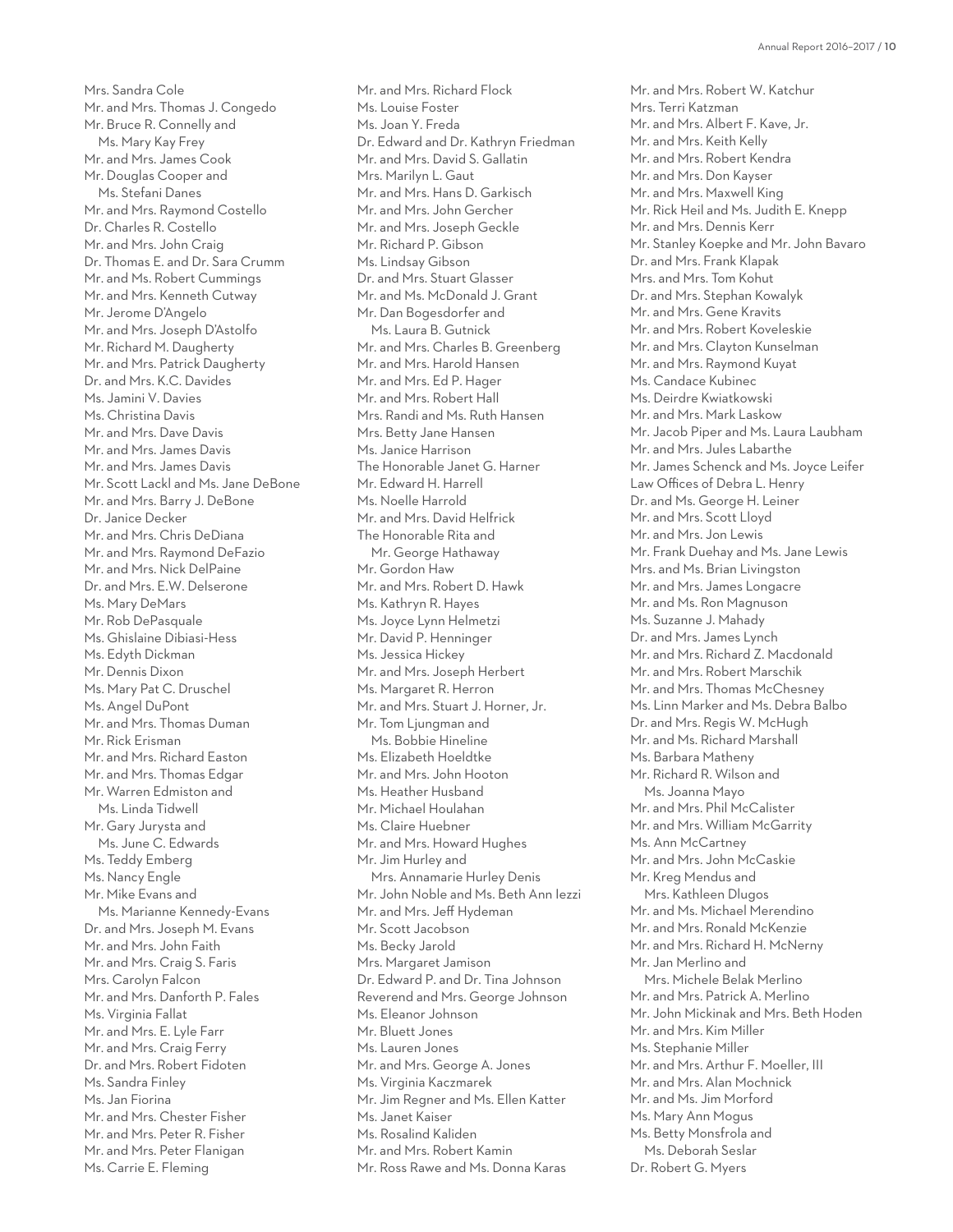Mrs. Elaine W. Morris Mr. Jim Morrow and Ms. Pat Hebda Mr. Peter Moshein Mr. and Mrs. Ted Mudge Ms. Nancy R. Murray and Ms. Carol Snodgrass Mr. and Mrs. David Myron Dr. and Mrs. Rahul K. Naidu Ms. Kathleen Nagy Kemp Mr. Richardo Llovet and Ms. Sally Nava Ms. Shelly Nicholson Mr. and Mrs. James Nescot Mr. and Mrs. David Opalinsky Mr. and Mrs. Barry Numerick Mr. and Mrs. Bradley C. Oliver Mr. and Mrs. Charles Oliver Mr. and Mrs. Terry O'Shea Ms. Marcia E. Osborne Mr. and Mrs. John A. Ostop Mr. and Mrs. Gene O'Sullivan Mr. and Mrs. Hans Paal Dr. and Mrs. Wylie L. Overly Mr. and Mrs. John Petrush Mr. and Mrs. Donald Panian Mr. Satish Parvathaneni Dr. Patricia Passeltiner Mr. Ken Boscha and Ms. Rita Patel Mr. Jeff Pavetti Mr. and Ms. Nicholas Pavlakovic Ms. Jamie L. Penich Dr. and Mrs. Gerard Penta Rabbi Sara Perman Mr. Rodney Permigiani and Ms. Nancy Pulsifer Mr. Mark Perrott and Mrs. Joan Britten Dr. and Mrs. Joseph Perry Mr. and Mrs. Dennis Persin Mr. and Mrs. James Piper Mr. and Mrs. Michael Quatrini Mr. and Mrs. Edward Piwowar Mrs. Susan E. Pollins Mr. and Mrs. Oliver Poppenberg Mr. Robert C. Pore Mr. and Mrs. Robert Price Mr. and Mrs. Richard Quittmeyer Mr. and Mrs. Charles Quiggle Mr. Robert E. Quigley Ms. Catherine Raeff Mr. and Mrs. John Radelet Mr. and Mrs. Mark Randall Ms. Bonnie Ramus Mr. and Mrs. Alan Reese Mr. and Mrs. Robert O. Read Mr. and Ms. Robert Reed Mr. Jim Regner and Ms. Ellen Katter Mr. and Ms. Rowan Reid Mr. Mark A. Rhoa Ms. Donna Rhodes Ms. Holly Rible Mr. and Mrs. Fred Riebel Ms. Lisa Riggins Mr. and Mrs. Patrick Ring Ms. Lynne T. Rizzo Mr. and Mrs. William J. Ross

Mr. and Mrs. George Rusnak Ms. Kris Rust Ms. Colleen Ryan Mr. and Mrs. Hans J. Sack Ms. Barbara Sanford Mr. Terry Sanford and Ms. Ellen Olson Mr. and Mrs. Ed R. Schmidt Ms. Lauren Schneider Mr. and Mrs. Andy Schreffler Mr. and Mr. Dennis Schreck-Bergevin Mr. and Mrs. Cris Scott Ms. Chris Seaman Mr. and Mrs. Ronald Seaman Mr. and Mrs. Charles Seamans Mr. and Mrs. Robert Sekora Mrs. Frances Selip Ms. Mary Ann Seminary Mr. Ronald Shaffer Mr. George Shaner Mr. Michael E. Shapiola Mr. and Mrs. Charles Shepard Mr. and Mrs. Richard Shields Ms. Sarah Shirey Mr. Daniel Shively Mr. and Mrs. Bill Shuker Mr. and Mrs. Henry Sibenaller Mr. and Mrs. Douglas Sisson Ms. Patricia Slack Mr. and Mrs. John Sliwa Mr. and Mrs. Harry F. Smail Mr. and Mrs. Peter Smerd Mr. Scott Smith and Mr. Steve Clark Mr. and Mrs. Lowell Smith Mr. and Mrs. Robert Smith Mr. and Mrs. Van Smith Mrs. Dorothy Snozek Mr. Marc Snyder and Ms. Marti Haykin Mr. and Mrs. Ralph Snyder Mr. and Mrs. Mario Sorisio Mr. and Mrs. Robert F. Spiers Mr. and Mrs. Nicholas Spivak Mr. and Mrs. Stephen Squires Mr. and Mrs. Merrill P. Stabile Mr. and Mrs. Clayton Stahl Mrs. William L. Standish Ms. Nancy Statler Mr. and Mrs. William Stenger Dr. Justin McCray and Ms. Jennifer Stewart Mr. and Mrs. George Stewart Mr. and Mrs. Thomas Stiger Mr. and Ms. Doug Stone Mr. and Mrs. Richard Stoner Mr. and Mrs. Jon Stoops Mr. and Mrs. Stephen R. Sturgeon Mr. and Ms. Michael Sullivan Mr. and Mrs. Ernest L. Sutton Dr. Mark Suzuki and Mrs. Shirley Jin Mr. and Mrs. Russell Swank Swing Truck Mr. and Ms. Brian Switala Mr. and Mrs. Tamas Tanto Mr. and Mrs. Joseph Tarara

Ms. Irene C. Rothschild

Dr. and Mrs. James H. Thomas Mr. and Mrs. Paul Thompson Ms. Karen Thompson Highlands Ms. Eugenia G. Thompson Mr. and Mrs. William J. Thompson Mr. and Mrs. William Thorne Dr. and Mrs. George M. Toohey Dr. Sarah Treter and Mr. Nelson Hernandez Mr. and Mrs. Bill Truckner Mr. and Mrs. Paul Uhrinek Mr. and Mrs. James A. Ulmer Mr. and Mrs. James Ummer Mr. Stephen Vail Ms. Nancy VanOrsdale Mr. and Mrs. Jerry A. Vernail Ms. Patricia Wagner Mr. and Mrs. G. Eric Walt Mr. Thomas A. Wandrisco Dr. and Mrs. Thomas D. Ward Mr. Malcolm S. Weiss Ms. Eileen Werner Ms. Elaine Wertheim Ms. Donna M. Wetzel Ms. Lori White Mr. and Mrs. Kenneth A. White Ms. Brenda White Mr. Randal Whitlatch Mr. and Ms. Eric P. Widing Ms. Wendy M. Wiesen-Chapman Mr. and Mrs. Thomas Willard Dr. and Ms. Mark Williams Mr. Snooky Williams Mr. and Mrs. John Wohlin Mr. and Mrs. Harvey A. Wolsh Dr. and Mrs. Paul Wood Mr. and Mrs. Jay E. Woodward Mr. Bennett Van Houton and Ms. Victoria Woshner Ms. Linda Yaley Mr. and Mrs. Ron Yeager Ms. Rita Yoder Ms. Jo Ann Yost Mr. Gregory Zambano Mr. and Mrs. Robert Zeiders Mr. and Mrs. Ronald Zera

#### **Good Friend**

Mr. and Mrs. Robert Adams Mr. Bruce Adamson and Ms. Paula Purnell Mr. and Mrs. Richard W. Ahlers Mr. and Mrs. Harry Albert Ms. Lorraine Allen Dr. Eileen A. Amato Ms. Kalissa Andre Mr. Thomas Andrews Ms. Nancy Armstrong Ms. Helen E. Arndt Ms. Debra Balbo and Ms. Linn Marker Mr. and Mrs. Dennis R. Ballas Mrs. Aileen Barnard Ms. Sara J. Barron Ms. Barbara Barry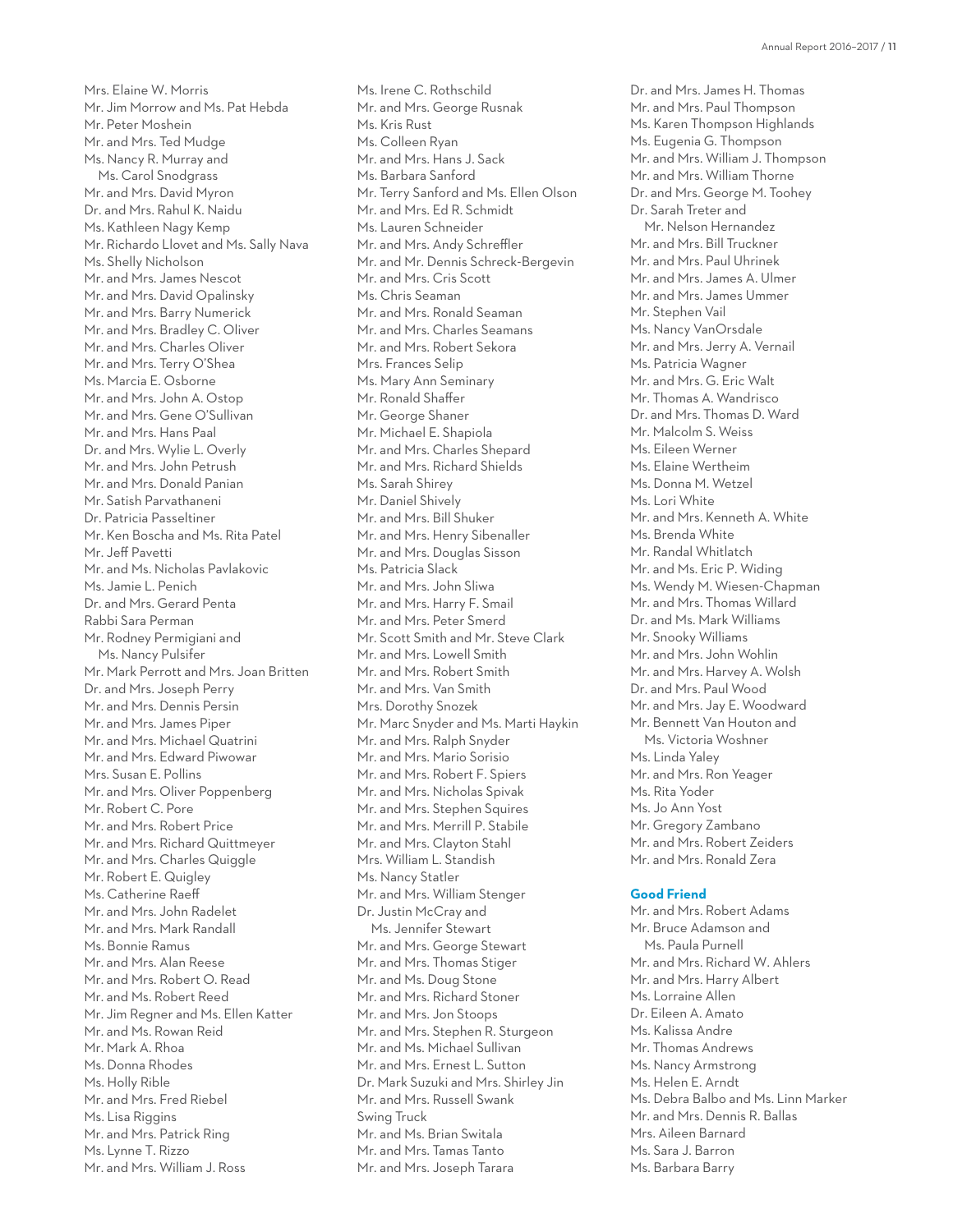Ms. Holly Barry Ms. Julie M. Bazan Dr. William L. Benedetti Ms. Dalila Berlingo Mr. George Berry, III Ms. Patricia C. Beyer Ms. Margaret Black Mr. Patrick Bochy and Ms. Ashley Stevenson Mr. and Mrs. James A. Bodnar Ms. Sue Boggs Mr. Chris Bomberger Ms. Susan Bonello Ms. Sherrie Borden Ms. Olivia Bowser Mr. and Ms. Glenn Briercheck Mr. and Mrs. Austin Brighton Mr. and Mrs. William Brisbane Mr. Will S. Brown Ms. Frances Browning Ms. Milissa Bruce Ms. Nancy Burford Ms. Kathleen K. Burk Mr. and Ms. Sean B. Burkett Ms. Mary Burlando Mr. Wally Cackowski Mr. and Mrs. Gerry Cano Mr. and Mrs. Jack Cantella Mr. and Mrs. William Cellio Mr. and Mrs. Richard F. Charles Mr. and Mrs. Peter Chillingworth Ms. Barbara J. Christner Mr. and Mrs. William Cooley Ms. Ethel M. Cooper Ms. Violet S. Costello Ms. Patricia Coyle Mr. James Creenan, Esq. and Mrs. Molly Creenan Ms. Edith E. Crites Mr. and Mrs. Thomas J. Crowe Ms. Barbara Cseh Ms. Wendy Jo Culver Ms. Susan Cummings Ms. Natalie Curley Mr. and Mrs. Don Currie Ms. Miriam Daisley Mr. and Ms. Dennis L. Davis Mr. and Mrs. Robert Davis Ms. Sally A. Davoren Mr. and Mrs. Roger DeAngelo Mr. and Ms. Christian DeGeorge Ms. Mary Jane Deibler Mrs. Rebecca DeMuth Ms. Lorraine DiCecco Ms. Louisa D. Dieck Ms. Alexis Dillon Mr. William Dimascio Mr. and Mrs. Carl DiPietro Ms. Christina Donahoe Ms. Eileen Dorfman Ms. Sharon Dorogy Mr. and Mrs. William Dryburgh Mr. and Mrs. Ron Drylie Ms. Deborah L. Dull

Mrs. Eleanor Ent Mr. and Mrs. Albert Ertl Mr. Douglas Evans and Mr. Gregory Murman Mrs. Nancy Evans Mrs. Nancy P. Evans Mr. and Mrs. Robert G. Fairbanks Ms. Louise E. Feinberg Mrs. Sharon Ferencz Ms. Pamela Ferguson Ms. Barbara Ferrara Ms. Barbara J. Ferrier Mr. and Mrs. George Fetkovich Mr. and Mrs. James Fichtner Ms. Kathleen Flanigan Mr. and Mrs. John Fox Ms. Alison Fox Mr. Jerry Funderwhite Ms. Mary Ann Gaffey Ms. Linda T. Galiffa Ms. Elaine Gall Ms. Mary Kate Gallagher Mr. Bardo Galloro and Mr. David Volpe Ms. Mona Galluci Ms. Veronica Gazdik Mr. and Mrs. Alex Gentile Mr. and Mrs. Joseph A. George Ms. Francine Gervasi Ms. Denise Giesmann Ms. Pat Gigliotti Ms. Anne Gillingham Mr. and Mrs. John Goettlicher Mr. and Mrs. John K. Goodwin, Jr. Ms. Beth Goodwin Ms. Petrea Graham Mr. and Mrs. Thomas Gramling Ms. Dorothy L. Gray Mr. George Graziano Sister Victoria Marie Gribschaw, SC Mr. Kyle Gundy Mrs. Mary Lou Hacker Ms. Rebecca Hagen Ms. Rita Haldeman Ms. Hollis Hall Mrs. Beverly J. Hall Ms. Denise Haluck Ms. Ashton S. Hamer Mr. Robert Hamilton Dr. Jeanne M. Hanchett Mr. and Mrs. Howard Harris Mr. Jerry Harris Ms. Diane Harshberger Ms. Patricia Hayes Mr. Daniel C. Helsel Ms. Jane Hendricks Mr. and Ms. Andrew Herr Ms. Joanne Hershberger Mr. William B. Heubel Mr. and Mrs. William Hillis Ms. Deborah A. Hines Ms. Sarah Ann Hirn Ms. Dolores Hixson Mr. and Mrs. William M. Hoffman, Jr.

Ms. Dana Elmendorf

Mr. and Mrs. Michael Hood Mr. Keith Houser Mrs. Kathryn Hricenak Ms. Deborah Hunter Ms. Deanna Ickes Ms. Daria Jarani Ms. Twana Jessie Mr. Russell Johnson Mr. Domenic Jungling Ms. Marsha A. Kable Mrs. Jessica Kadie-Barclay Ms. Marla Kalning Mr. Robert Kasnevich Mr. Robert Kassouf Ms. Wilda Kaylor Ms. Patricia Kelly Mr. John Keenan Mr. William Kercell Ms. Delee L. King Mr. Alex A. Kish Ms. Katelyn Kloos Mr. and Ms. Marion J. Kluska Ms. Rose Kmetz Ms. Nancy Koerbel Ms. Beverly Kosor Mr. and Mrs. George Koynok Mr. Alex J. Kramer Ms. Ricki Krivijanski Mr. Lee Kronenberger Mr. Ted Kubica Mr. Frank Kurtik Mr. Kevin Kutz Ms. Rita Lee Ms. Anne Liller Ms. Grace Lincoln Mr. and Ms. William Long Ms. Gloria Long Mr. Patrick Loughney Ms. Gretchen Lowry Mr. Carlo Luciano Mr. and Ms. Philip Lucostic Mrs. Fran Lynch Ms. Barbara Lynne Mrs. Rose Mack Mr. and Mrs. Richard Mahla Mr. and Mrs. Robert J. Majcher Mrs. Gill Malley Ms. Sue Mals Ms. Ginny Manns Ms. Sandra L. Mansmann Ms. Joan K. Maresh Ms. Patricia A. Marino Mr. and Mrs. Robert A. Marschik Ms. Rebecca J. Marsh Mr. Charles Mason Ms. Annaliese Masser Mr. Gregory J. Maurer Ms. Sylvia Maurin Ms. Mary Navarro Dr. Amber McAlister Mr. and Mrs. Robert J. McBride Ms. Loretta McBroom Mr. Brian McCall Ms. Donna McDowell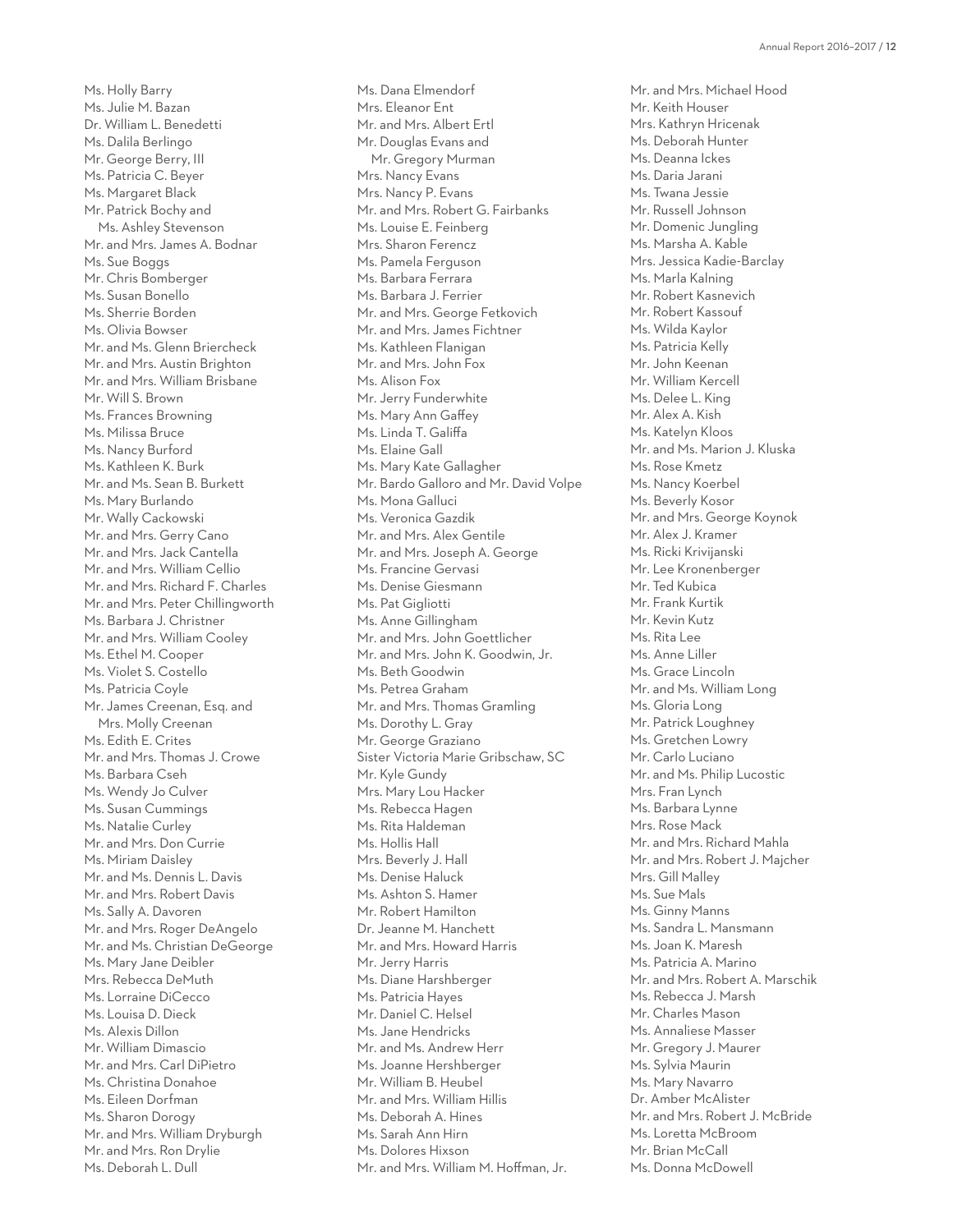Mr. Jack W. McEnroy Mr. Ed Depasquale and Ms. Joan McGarry Mr. and Mrs. Fran McNeely Mr. Russell McNees Ms. Stacey McSorley Mr. Paul Meidinger Ms. DeeAnn Mendel Mr. and Mrs. Frank Mensch Ms. Mary Lou Merola Ms. Cindy Metzler Ms. Arlyss A. Meyer Mr. and Mrs. Paul Mickey Mr. and Mrs. Delvin Miller Mr. and Mrs. Scott J. Mills Mr. John A. Mills, III Ms. Wendy Milne Mrs. Diane C. Mitinger Ms. Mary Ann Mogus Ms. Margaret M. Monroe Ms. Cicely Monsour Mr. John H. Moorhead Mr. and Mrs. Mark Morris Ms. Joanna Moyar Mr. and Mrs. Joseph Moyar Ms. Christine Muesler Mr. and Mrs. Edward K. Muller Ms. Stacy Murphy Ms. Marion Nagoda Ms. Barbara Nalle Ms. Margaret Naus Ms. Valeria P. Nava Mr. and Mrs. Lawrence Niemann Mrs. Nancy Nemeth Ms. Kay C. Neuhausen Ms. Joan Nilson Mr. and Ms. Randall Oaks Ms. Lori Obel Mr. Robert O'Gara Mr. Fritz Okie Ms. Joan Orr Ms. Phyllis Pack Mrs. Rosemarie Padden Ms. Lauren Palm Mr. and Mrs. Dom Palmieri Mr. and Mrs. Bruce A. Palmiscno Mrs. Eileen Parry Ms. Pat Parsons Ms. Rita Perotti Ms. Joyce W. Perry Ms. Alexis Plastow Ms. Suzanne M. Plesha Dr. Lynne E. Porter and Mr. Matthew Borgia Mr. Richard O. Price Mr. John Prorok and Ms. V. Renee Howard Mr. Robert Qualters and Ms. Mary Zubrow Mrs. Martha Raak Mr. and Mrs. Roland Ramsay Mr. and Mrs. James Ratner Ms. Monica Redman Ms. Roselynn L. Rednock

Mrs. Marilyn S. Reid Ms. Cari Reidmiller Mr. and Ms. Sean Reilly Ms. Donna Repka Miss Darrah D. Resnick Mr. Bob Rhody Ms. Joy Richardson Ms. Anika Rieper Mr. J. Michael Robertson Ms. Verna Robinson Mrs. Eve Roha Mr. and Mrs. Robert Roskosh Mrs. Kay Rowe Ms. Marjorie Sander Ms. Annie Sanders Dr. and Mrs. Robert Sanders Mr. Gary C. Santillo Ms. Milyssa Sassos Ms. Colleen Scanlon Mrs. Mary Ann Scholze Ms. Judith Schwartz Ms. Ronna Scoratow Mr. Gregg Scott Sister Lois Sculco Dr. and Mrs. Rodger C. Searfoss Mr. and Mrs. Harry Seitz Mr. and Mrs. Jerry Seitz Mr. Wayne Sera Mrs. Leslie Wilcox Serenyi Ms. Amber Shaffer Ms. Sue Shilling Ms. Anne Simoncelli Mr. and Mrs. Thomas Sipe Ms. Joan Siwula Ms. Patricia Slack Ms. Deborah Slates-Ciocco Mr. Anthony Slavinski Ms. Sharon P. Smith Mr. and Mrs. Rick Smith Mr. Michael Snyder and Ms. Tina Klym-Snyder Mr. Mark Sorice Ms. Betsy Spigarelli Mr. and Mrs. Dan Spinazzola Honorable and Mrs. Jess Stairs Ms. Lorraine Starsky Ms. Karen Stefl Ms. Alycefaye Stewart Mr. and Mrs. William A. Stickel Mr. and Mrs. Sean M. Stipp Ms. Angeles Stiteler Ms. Denise Stock Ms. Jean Stoehr Ms. Mary Stubbs Mr. and Mrs. James P. Sumner Ms. Janet Sutherland Taikoson Automotive Father Paul Taylor Mr. and Mrs. Thomas Taylor Mr. and Mrs. Andrew Thompson Ms. Anna Tomczak Mrs. Susan Trafford Ms. Sharen Traynor

Ms. Nancy Reese

Mr. and Mrs. Paul M. Upson Ms. Marta Urban Ms. Linda Rosengarth Urbani Ms. Corry Vargo Ms. Caroline A. Vickery Ms. Maureen Vissat Kochanek Ms. Cindy Vogt Ms. Kay Wagenblast Ms. Nancy Waitkus Mr. and Mrs. Curtis Walbridge Dr. Corinne Waldron Ms. Nancy Wallace Mr. Royce E. Walters Ms. Elizabeth R. Ward Mrs. Mary R. Weidlein Mrs. Deborah Weinstein Ms. Janey L. Wensel Dr. and Mrs. John Wesner Mr. John H. West Ms. Bonnie West Mr. Jay Myers and Mrs. Ruth Westerman Mr. Zack Weston Mr. Tom Whitaker Mr. and Ms. George Wiley Mrs. Diane Wiley Mr. Eric R. Williams Ms. Diana Williamson Ms. Claudia Winter Woodward Aviation Mrs. Margot Woodwell Mr. and Ms. John Wright Mrs. Audrey Wright Ms. Sarah Sirlin and Mr. Brett Yasko Mr. and Mrs. John W. Zang Ms. Paula A. Zawadzki Ms. Rachel Zaydek Ms. Sandra Zelenak Ms. Isabella Zingarelli

Ms. Patricia Tunno

#### **Corporate Membership**

Goodwill Industries of Conomaugh Valley, Inc Senior Helpersa

#### **Lifetime Membership**

Mrs. Robert B. Davis Dr. and Mrs. John Duff Mr. and Mrs. Joe and Pat Erdelsky Ms. Barbara L. Jones Ms. CoraBelle Walter Mrs. Lois A. Watson Drue Heinz Trust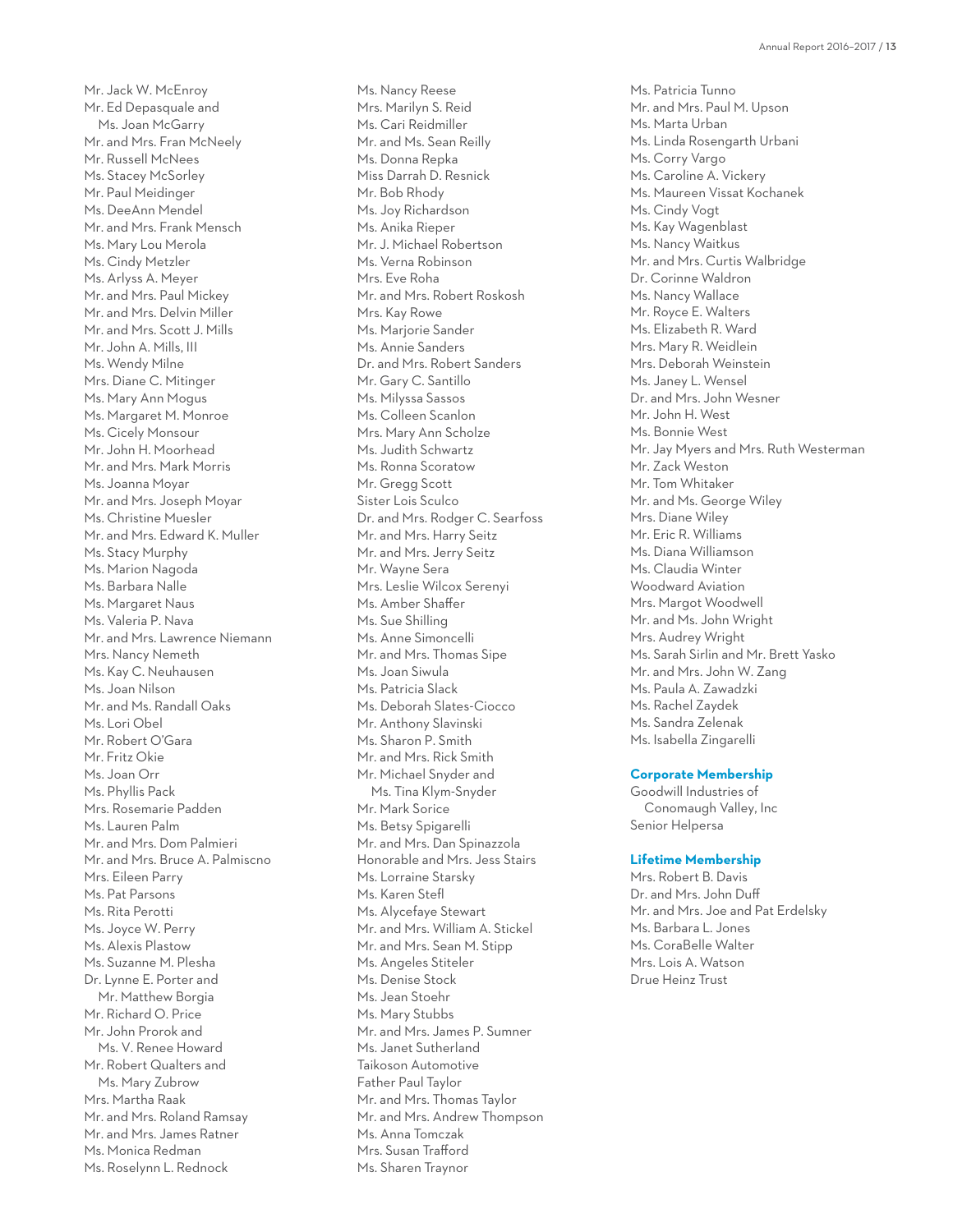### Donors

#### **All About You! Free Sundays Sponsors**

UPMC Health Plan The Committee for The Westmoreland

#### **Annual Fund 2016–2017**

Mr. and Mrs. Robert Adams Allstate Insurance—The Boyer Agency Mr. and Mrs. Robert Ambrose Mrs. Jane C. Arkus Association of Art Museum Curators Foundation Association of Childrens Museums Mr. and Mrs. Philip E. Beard Mr. and Mrs. G. Nicholas Beckwith, III Mr. and Mrs. James Bennett Mr. and Mrs. William F. Benton Mr. Lee Rosenblum and Mrs. Carol Berger Mr. Antonio Tedesco and Ms. Catena Bergevin Mr. and Ms. Justin Bidula Mr. Charles A. Blackburn Mr. and Mrs. Harry E. Blansett, Jr. Ms. Linda Blum Mr. Dennis Boles Mr. John A. Bonya and Mrs. Beverly Gazza Mr. Arthur J. Boyle, Jr. Mr. Morris Brand and Ms. Michele M. Boulet Ms. Maryann Brendel Mr. and Mrs. James S. Broadhurst Ms. Ellen Still Brooks Ms. Carol R. Brown Mr. T.C. Brown and Mr. Victor Capone Mr. and Mrs. Scott Brown Mr. Will S. Brown Mr. and Mrs. Albert Burchfield, III Mr. Robert A. Burtner Ms. Doris Carson-Williams Dr. and Mrs. Dan Casper Mr. and Mrs. Peter Cecconi, Jr. Ms. Yu-Ling Cheng Behr Mr. and Mrs. Tom Christopher City of Murrysville Dr. Bernard Cobetto Mr. James Colker Mr. Craig Cramer Ms. Miriam Daisley Mr. and Mrs. Joseph D'Astolfo Mr. and Mrs. James Davis Ms. Betty Detwiler Mr. and Mrs. Roy S. Dorrance Mr. Gary Jurysta and Ms. June C. Edwards Eichleay Foundation Mr. and Mrs. Albert Ertl Mr. and Mrs. Paul Euwer Dr. and Mrs. Terry L. Evans Sharlane Firmstone Mr. Carl B. Frankel

Mr. and Mrs. Charles Freeman Mr. and Mrs. Hans D. Garkisch Ms. Alana H. Gazetski Glasser Family Foundation, Inc. Mr. and Mrs. John Goettlicher Mr. and Mrs. Francis Golden Ms. Cristina Gonzalez Mr. John Grady Mr. and Mrs. Charles B. Greenberg Mr. Dan Bogesdorfer and Ms. Laura B. Gutnick Mr. and Mrs. Ed P. Hager Ms. Rita Haldeman Mrs. Beverly J. Hall Mrs. Betty Jane Hansen Hawksglen Foundation Mrs. Adrienne Heinrich Henry L. Hillman Foundation Honkus-Zollinger Foundation Mrs. Kathryn Hricenak Mr. and Mrs. Marvin Huls Mr. and Mrs. Douglas Hunter Mr. John Noble and Ms. Beth Ann Iezzi Ms. Susan J. Ily Irving and Aaronel deRoy Gruber Foundation Mrs. Diana Jannetta Marianne Jew and Richard Freda Ms. Barbara L. Jones Ms. Janice B. Juliane Mr. and Mrs. Michael Kakos Mr. and Mrs. Daniel Kamin Mrs. Wallis Katz Mr. Harry Kerr Mr. Kevin R. Kessler and Ms. Sharon Jadrnak Mr. Kelly Kinzle Mr. and Mrs. Donald C. Korb Mr. Joe McInerny and Ms. Susy Korb Mr. and Mrs. Gene Kravits Mr. and Mrs. D. Scott Kroh Mr. and Mrs. Jim Kucherer Mr. Kevin Kutz Mr. and Mrs. Mark Lawrence Dr. and Ms. George H. Leiner Mr. Donald and Dr. Sondra Lettrich Livingston L. Biddle & Elizabeth Collin Biddle Charitable Foundation Ms. Jeralyn Lowe Ms. Lois Lyman Mr. David A. Lynch and Ms. Dorothy A. Davis Mr. Thomas Lynch, IV Ms. Suzanne J. Mahady Mrs. Gill Malley Mr. and Mrs. Jim Maloy Mrs. Anita Manoli Mr. and Mrs. Andrew Marky Mr. Ray McCaskey Ms. Ruth McDonald Mr. and Mrs. Edward Meadows Mr. and Mrs. Richard P. Mellon Mr. Richard A. Mellon

Mr. and Mrs. Eric Fratangelo

Mr. and Mrs. Richard A. Mellon Ms. Anita Mesich Mr. and Mrs. E. Van R. Milbury Mr. John H. Moorhead Mr. and Mrs. Michael Mosorjak Dr. and Mrs. Stephen M. Murphey Muse Foundation Nat Hwilc Foundation Mr. Robert A. New Mr. and Mrs. Al Novak Mr. and Mrs. H. Ward Olander Mr. and Mrs. Kevin O'Toole Dr. and Mrs. Wylie L. Overly Mr. and Mrs. Thomas Paquette Ms. Mary Beth Pastorius Mr. Richard Payha Mr. James M. Peterson Mr. and Mrs. Oliver Poppenberg Mr. and Mrs. Michael Quatrini, Esq. Mr. Ronald L. Quinn Mr. and Mrs. John Radelet Mr. and Mrs. Donald Randall Mrs. Anne Robertshaw Mr. John (Jack) A. Robertshaw, Jr. Mrs. Eve Roha Mr. and Mrs. Wil Rouleau Mr. and Mrs. George Rusnak Mr. Robert Rutkowski and Ms. Jane Werner Mr. Cary Saurage Mr. and Mrs. Richard Scott Sean Cassidy & Associates Mr. and Mrs. Robert Sekora Mr. John Semenko Ms. Joan M. Sheffler Ms. Pauline Shermar Mr. Norman Sindler Ms. Elizabeth J. Smalley Ms. Alice Snyder Mr. and Mrs. Mark Snyder Mr. and Mrs. Louis A. Steiner Mr. and Mrs. Jim Stewart Mr. and Ms. Michael Sullivan Sun Dawg Cafe Dr. and Mrs. William M. Swartz Ms. Leigh Tangretti Mr. and Mrs. Tamas Tanto Mr. Patrick Condo and Ms. Janice M. Taylor-Condo The Ahmanson Foundation The Burkland Foundation The Draydor Foundation The Greer Family Fund of the Ayco Charitable Foundation Thermo Fisher Scientific Dr. and Mrs. James H. Thomas Mr. and Mrs. Harry A. Thompson, II Mr. and Mrs. Stephen E. Veyo Mr. and Mrs. Charles Watkins Mr. and Mrs. William Watman Mr. and Mrs. Ted Weidlein Mr. and Mrs. Kennneth A. White Mrs. Diane Wiley Mr. Oliver Wolf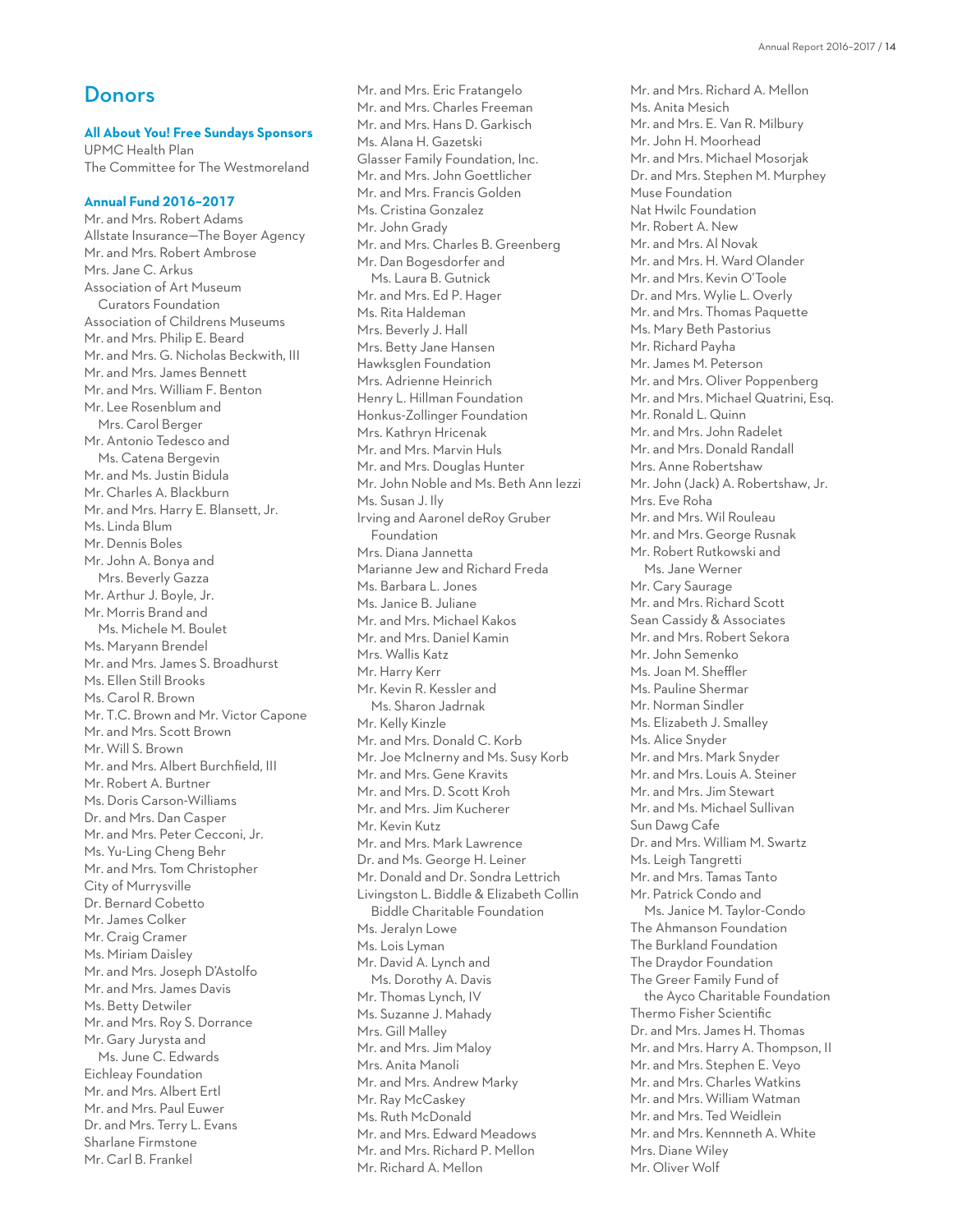Mr. and Ms. John Wright Mr. and Mrs. Mark Zelkovic

#### **Art as Fashion**

Mrs. Susan R. Ciarimboli Mrs. Karen R. Douglas Mrs. Michel Franklin Mr. and Mrs. Clayton Kunselman Mr. Antonio Tedesco and Ms. Catena Bergevin Ms. Linda Blum Mr. and Mrs. Gerald Bowes Composidie, Inc. Crossroads Boutique/Cattiva Mr. and Mrs. John Faith Mr. and Mrs. H. Gervase Fajt Mrs. Roxanne J. Fontanesi Mr. and Mrs. Duffy Friedlander Mr. and Mrs. David S. Gallatin Jewel Thief Katwalk Ms. Hannah Koshinsky Locally Raised Little Ones Mr. and Mrs. James Longacre The Honorable and Mrs. Charles H. Loughran Magnolia on Main Mrs. Anita Manoli Mr. and Mrs. Thomas McChesney Ms. Ruth McDonald Mr. Kevin Miscik Ms. Roseann Mohler Mr. and Mrs. Al Novak Mr. and Mrs. Barry Numerick Mr. and Mrs. Kevin O'Toole Mr. and Mrs. Demetrios Patrinos Ms. Sara A. Rager Mr. and Mrs. William Robinson Sandra Cadavid Luxury Handbags Mr. and Mrs. Robert Sekora Mr. and Mrs. Stephen Squires Mr. and Mrs. Merrill P. Stabile Mr. and Mrs. Tamas Tanto Mr. Patrick Condo and Ms. Janice M. Taylor-Condo The Style Truck The Vintage Valet Mr. and Mrs. Kennneth A. White

#### **Art on Tap Sponsors**

Big Brothers Big Sisters of the Laurel Region Citizens Fiber Mr. Ben Huber IQ, Inc. Milanscape Penn State University/New Kensington The Greensburg Breakfast Club

#### **Big Art Party Sponsors**

Aesthetic and General Dentistry Art Van Furniture Atlas Metal Conversion Beeghly and Company Jewelers Mr. and Mrs. John Boyle Ms. Carol R. Brown Mrs. Susan R. Ciarimboli Dollar Bank Mr. and Mrs. Roy S. Dorrance Eden Hall Foundation Mr. and Mrs. Paul J. Evanson Excela Health First Commonwealth Bank FirstEnergy Foundation Fotorecord Print Center Mrs. Michel Franklin Mr. and Mrs. Duffy Friedlander Mr. Terence Graft Guyasuta Investments Hillview Motors, Inc. Mrs. Diana Jannetta Mr. and Mrs. D. Scott Kroh Mr. and Mrs. Armour N. Mellon Molyneaux Tile Carpet Wood Mr. and Mrs. Al Novak Oral & Maxillofacial Surgery, Ltd. Mr. and Mrs. Kevin O'Toole Peoples Natural Gas PNC Financial Services Group Mr. and Mrs. Richard Reed Saint Vincent College Schneider Downs & Co., Inc. Sean Cassidy & Associates Seton Hill University Smail Cadillac GMC Mr. and Mrs. Mark Snyder Strassburger, McKenna, Gutnick & Gefsky Mr. and Mrs. Russell Swank The Greensburg Breakfast Club Mr. and Mrs. Harry A. Thompson, II Trib Total Media UPMC Health Plan Mr. and Mrs. Bruce M. Wolf

#### **Bridging the Gap**

Mr. Antonio Tedesco and Ms. Catena Bergevin Mr. and Ms. Justin Bidula Ms. Casey Bowser Ms. Carol R. Brown EBSQ Self-Representing Artists Mr. and Mrs. Albert Ertl Mr. and Mrs. Scott Izzo Ms. Barbara L. Jones Dr. and Ms. George H. Leiner Mr. Ed Depasquale and Ms. Joan McGarry National Endowment for the Arts Mr. and Mrs. Kevin O'Toole Mr. William J. McAllister and Ms. Janet Sarbaugh Ms. Megan L. Sheesley The Heinz Endowments Tomahawk Hill Foundation Ms. Marge Wertz Ms. Sarah Sirlin and Mr. Brett Yasko Mr. and Mrs. John W. Zang, III

#### **Corporate Gifts**

Dollar Bank Nextier Pickands Mather Coal Company Robindale Energy Services

#### **Day of Giving**

Ms. Teresa Baughman Mr. and Mrs. William F. Benton Ms. Sandra Carlson Mr. Bernard Goldstein and Ms. Russellyn Carruth Mr. and Mrs. Sylvester Damianos Ms. Dona Denaro Mrs. Sherrie E. Dunlap Gallagher Mr. and Mrs. Albert Ertl Fallingwater, Western Pennsylvania Conservancy Mr. and Mrs. Hans Fleischner Mr. and Mrs. Steve Gifford Mrs. Adrienne Heinrich Mr. and Mrs. Henry Holmes Mr. Michael Houlahan Ms. Barbara L. Jones Ms. Virginia Kaczmarek Ms. Janet Kaiser Ms. Kathy Katarski Mr. Lewis Lobdell and Mrs. Katherine Laffey Lobdell Dr. and Ms. George H. Leiner Littell Steel Company Inc. Mr. Gary Luther Ms. Ginny Manns Mr. and Mrs. Thomas McChesney Dr. and Mrs. Richard McNeel Mr. and Mrs. Richard Meyer Ms. Marcia E. Osborne Mr. and Mrs. Kevin O'Toole Ms. Elizabeth Pesci Ms. Mary Kay Ridenour Ms. Carrie Riggle Ms. Margaret Ryan Dr. and Mrs. Karl W. Salatka Dr. and Mrs. Gene A. Saraceni Dr. Myrna and Mr. Lee Silverman Mr. and Mrs. Paul C. Smith Mr. Paul Stroble Mr. Antonio Tedesco and Ms. Catena Bergevin The Pittsburgh Foundation Mr. and Mrs. Robert Thompson Ms. Elizabeth R. Ward Mr. and Mrs. Donald C. Weatherhead, Jr.

#### **Family Day Sponsors**

Highmark Blue Cross Blue Shield Jack Buncher Foundation

#### **Foundation Gifts**

Allegheny Foundation Eden Hall Foundation Laurel Foundation Anonymous PNC Charitable Trust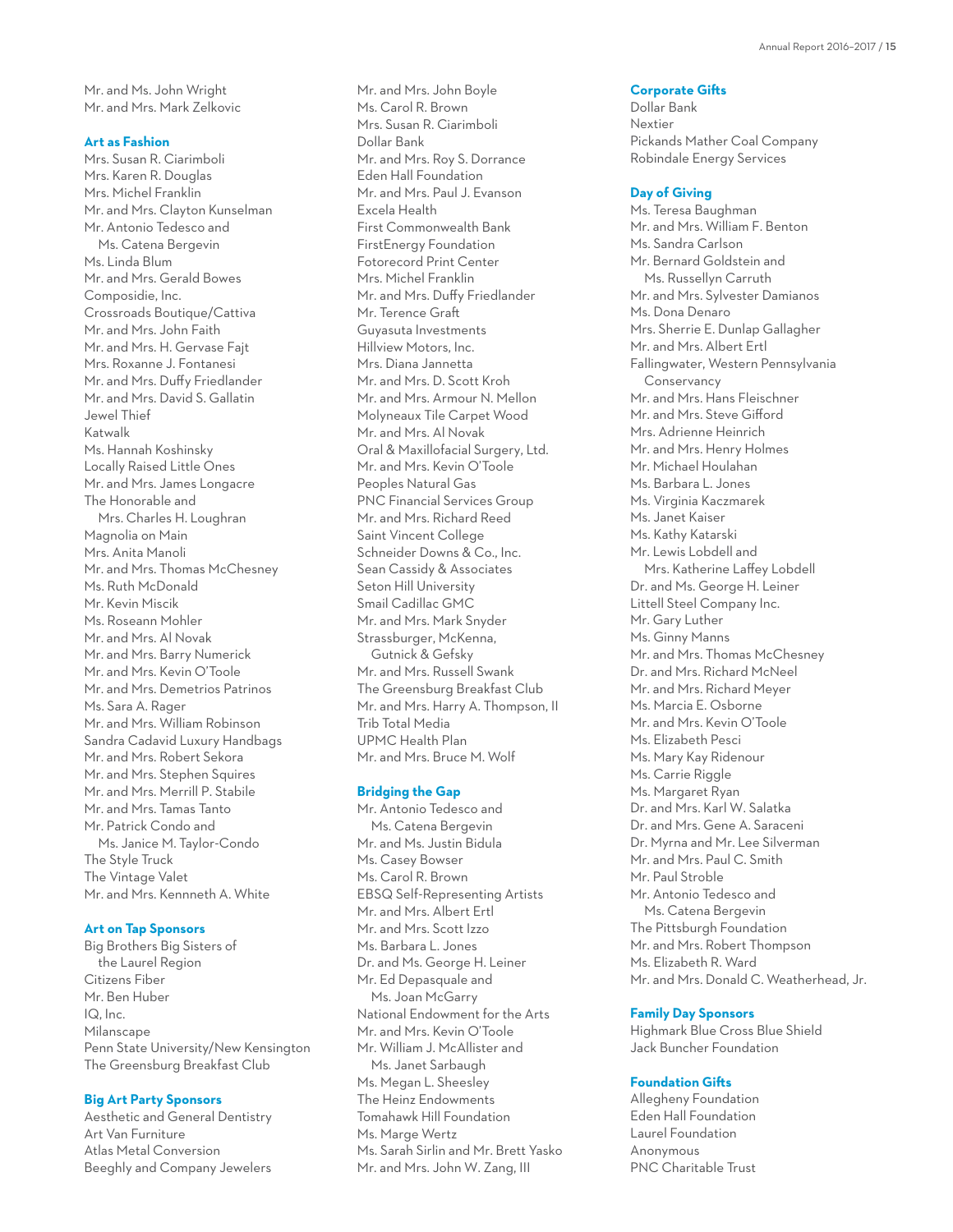Richard King Mellon Foundation Roy A. Hunt Foundation The Fine Foundation The Fisher Fund of The Pittsburgh Foundation The Henry Luce Foundation, Inc. The Richard C. von Hess Foundation Tomahawk Hill Foundation

#### **Free Wednesday Evenings Sponsor**

First Commonwealth Bank

#### **Government Grants**

Westmoreland County Tourism Grant Pennsylvania Council on the Arts

**In Honor of Doug Evans** Mr. and Mrs. David Genter

**In Honor of Jeannette McCabe** Miss Janice B. Juliane

**In Honor of Judith O'Toole** Mr. William N. Hamilton, Jr.

**In Memory of Adaleine Skilling** Dr. Janice G. Allen

#### **In Memory of Michael Malley**

Sheryl K. & Bruce M. Wolf Family Foundation Mr. and Mrs. Harry A. Thompson, II Mr. Harley N. Trice and Ms. J. L. H. Simonds Mr. and Mrs. John C. Unkovic Mr. and Mrs. Bruce M. Wolf

#### **The Westmoreland Society Art Acquisition Fund 2017**

Mrs. Sherrie E. Dunlap Gallagher Dr. and Mrs. Michael L. Nieland Mr. Antonio Tedesco and Ms. Catena Bergevin

**Visionary Fund Bequest** Mrs. Linda Feightner

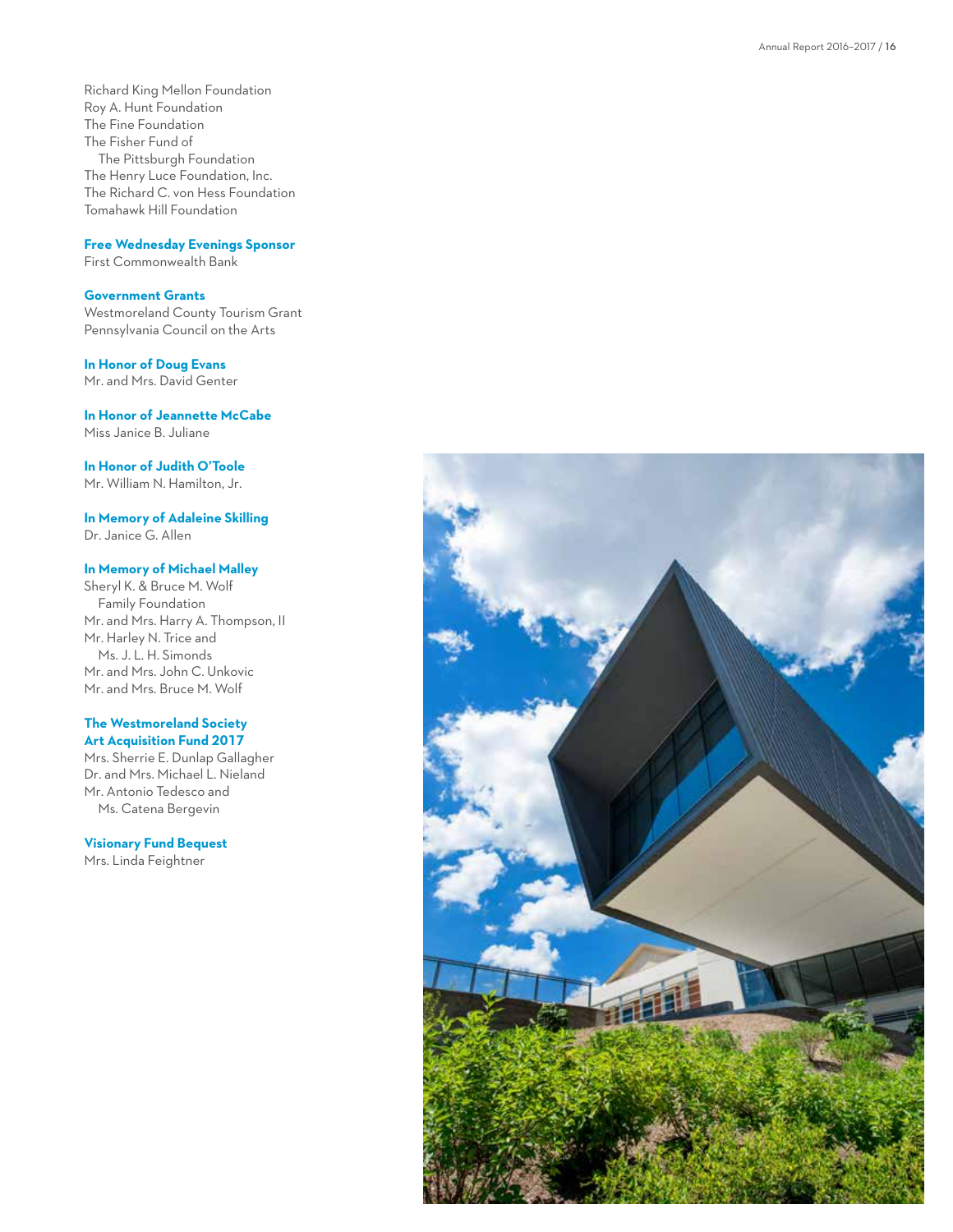## Statement of Activities

For the fiscal year ending June 30, 2017

| <b>Revenues, Gains and Other Support</b>                  | <b>UNRESTRICTED</b> | <b>TEMPORARILY</b><br><b>RESTRICTED</b> | <b>PERMANENTLY</b><br><b>RESTRICTED</b> | <b>TOTAL</b> |
|-----------------------------------------------------------|---------------------|-----------------------------------------|-----------------------------------------|--------------|
| Gifts and Grants                                          | 924,100             | 662,903                                 |                                         | 1,587,003    |
| Membership Dues                                           | 89,847              | 31,043                                  |                                         | 120,890      |
| Education                                                 | 14,115              |                                         |                                         | 14,115       |
| Investment Income                                         | 57,113              |                                         | 208,870                                 | 265,983      |
| Net Unrealized and Realized Gains (Losses) on Investments | 85,542              |                                         | 660,716                                 | 746,258      |
| Museum Shop                                               | 95,167              |                                         |                                         | 95,167       |
| <b>Special Events</b>                                     | 187,799             | 8,221                                   |                                         | 196,020      |
| Admission Income                                          | 62,886              |                                         |                                         | 62,886       |
| Rental                                                    | 70,641              |                                         |                                         | 70,641       |
| Miscellaneous                                             | 20,167              |                                         |                                         | 20,167       |
| Net Assets Released from Restrictions:                    |                     |                                         |                                         |              |
| For Operations                                            | 813,998             | (813,998)                               |                                         |              |
| For Capital and Endowment Campaign-Operations             | 1,533,621           | (1,533,621)                             |                                         |              |
| For Investment Income Spending                            | 232,353             | 35,500                                  | (267, 853)                              |              |
| <b>Total Revenues, Gains, and Other Support</b>           | 4,187,349           | (1,609,952)                             | 601,733                                 | 3,179,130    |
| <b>Expenses</b>                                           |                     |                                         |                                         |              |
| <b>Compensation and Benefits</b>                          | 1,476,996           |                                         |                                         | 1,476,996    |
| Utilities                                                 | 158,069             |                                         |                                         | 158,069      |
| Maintenance and Repairs                                   | 111,240             |                                         |                                         | 111,240      |
| Insurance                                                 | 59,314              |                                         |                                         | 59,314       |
| <b>Exhibitions and Projects</b>                           | 406,663             |                                         |                                         | 406,663      |
| Capital and Endowment Campaign                            |                     |                                         |                                         |              |
| <b>General Printing and Promotion</b>                     | 144,711             |                                         |                                         | 144,711      |
| <b>Professional Services</b>                              | 29,903              |                                         |                                         | 29,903       |
| Office and Supplies Expense                               | 58,076              |                                         |                                         | 58,076       |
| Museum Shop                                               | 52,788              |                                         |                                         | 52,788       |
| <b>Public Receptions/Events</b>                           | 101,308             |                                         |                                         | 101,308      |
| Interest Expense and Investment Fees                      | 55,017              |                                         | 19,546                                  | 74,563       |
| Depreciation/Amortization                                 | 760,268             |                                         |                                         | 760,268      |
| <b>Educational Programming</b>                            | 19,562              |                                         |                                         | 19,562       |
| Professional Travel and Entertainment                     | 19,194              |                                         |                                         | 19,194       |
| Fundraising                                               | 35,059              |                                         |                                         | 35,059       |
| Rent                                                      |                     |                                         |                                         |              |
| Other                                                     | 44,668              |                                         |                                         | 44,668       |
| <b>Total Expenses</b>                                     | 3,532,836           |                                         | 19,546                                  | 3,552,382    |
| <b>Changes in Net Assets Before Changes</b>               |                     |                                         |                                         |              |
| <b>Related to Collections Items Not Capitalized</b>       | 654,513             | (1,609,952)                             | 582,187                                 | (373, 252)   |
| Net Assets Released from Restrictions-Capital             |                     |                                         |                                         |              |
| Proceeds From Sale Of Collection Items                    | 71,830              |                                         |                                         | 71,830       |
| Collection Items Purchased But Not Capitalized            | (13, 363)           |                                         |                                         | (13, 363)    |
|                                                           | 58,467              |                                         |                                         | 58,467       |
| <b>Changes In Net Assets</b>                              | 712,980             | (1,609,952)                             | 582,187                                 | (314, 785)   |
| Net Assets at Beginning of Year                           | 21,930,153          | 3,135,945                               | 7,397,230                               | 32,463,328   |
| Net Assets at End of Year                                 | \$22,643,133        | \$1,525,993                             | \$7,979,417                             | 32,148,543   |

This statement is an excerpt of the Museum's financial statements, which include additional financial statements and notes to the financial statements. Please note that total revenue includes the following: multi-year pledges for which payments has not been received and temporarily restricted gifts (gifts restricted by the donor for a specific purpose or time period).

The notes are an integral part of the Museum's financial statements that for space puposes cannot be printed here.

Foundations and organizations requiring a full copy of the Museum's 2016–2017 audited financial statements may contact the Museum at 724.837.1500 x127